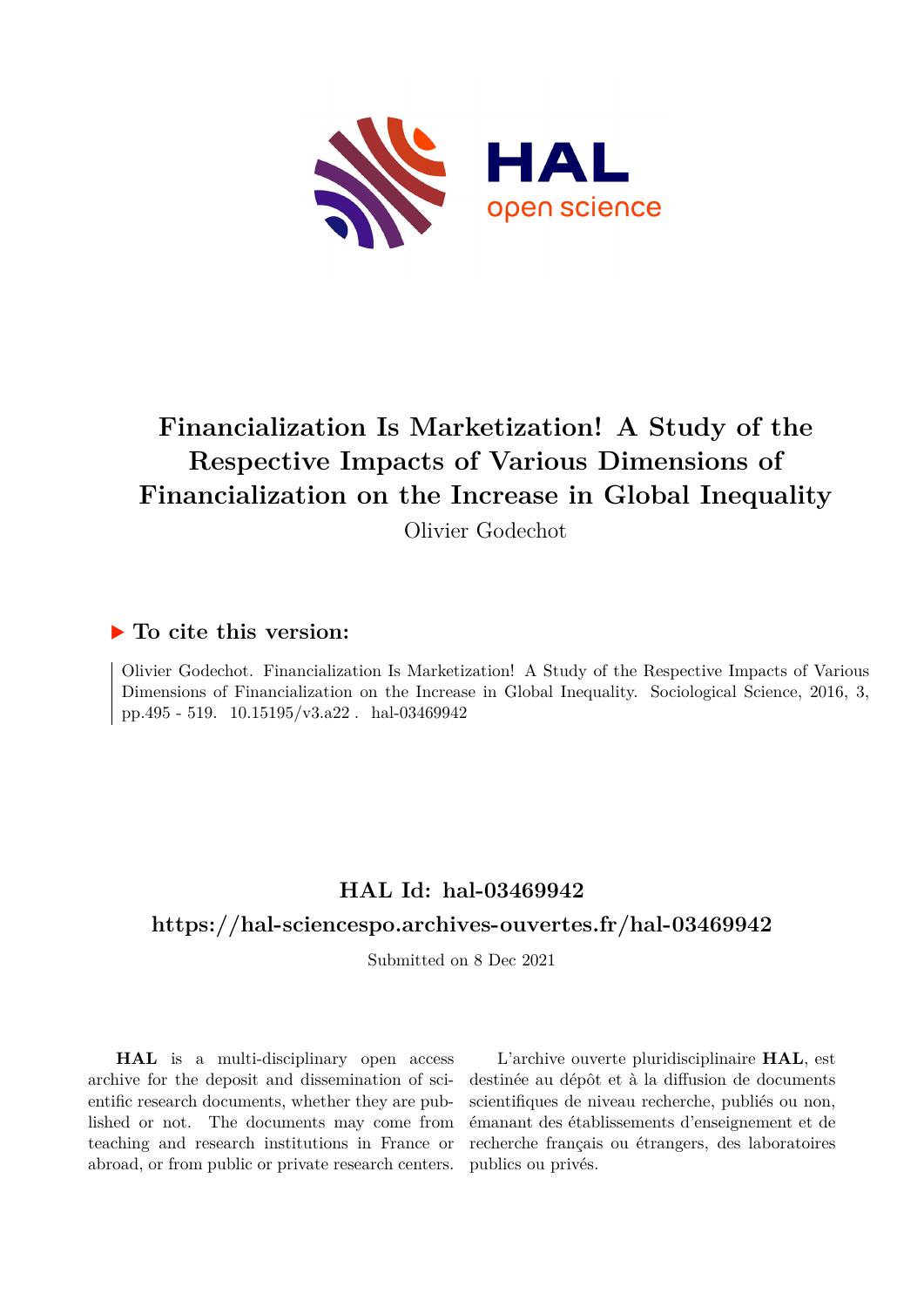# Financialization Is Marketization! A Study of the Respective Impacts of Various Dimensions of Financialization on the Increase in Global **Inequality**

Olivier Godechot

Sciences Po / MaxPo and OSC-CNRS

**Abstract:** In this article, I study the impact of financialization on the rise in inequality in 18 OECD countries from 1970 to 2011 and measure the respective roles of various forms of financialization: the growth of the financial sector; the growth of one of its subcomponents, financial markets; the financialization of non-financial firms; and the financialization of households. I test these impacts using cross-country panel regressions in OECD countries. I show first that the share of the finance sector within the GDP is a substantial driver of world inequality, explaining between 20 and 40 percent of its increase from 1980 to 2007. When I decompose this financial sector effect, I find that this evolution was mainly driven by the increase in the volume of stocks traded in national stock exchanges and by the volume of shares held as assets in banks' balance sheets. By contrast, the financialization of non-financial firms and of households does not play a substantial role. Based on this inequality test, I therefore interpret financialization as being mainly a phenomenon of marketization, redefined as the growing amount of social energy devoted to the trade of financial instruments on financial markets.

**Keywords:** finance; financialization; marketization; inequality; income; top 1 percent

O NE of the most remarkable transformations in advanced market societies over the last forty years is the increase in inequality, which translates into increasing shares of wages, income, or wealth for the most affluent (Piketty and Saez 2003; Atkinson and Piketty 2010; Piketty 2014). Although this trend is now described with great precision, its origin still needs a better understanding. The growing importance of finance<sup>1</sup>—another remarkable phenomenon in market societies coined as a financialization process (Krippner 2005; Van der Zwan 2014)—is seen by many, from social science scholars to political leaders, as a major driver of inequality. Indeed, the sector breakdown of the better-off fractions has already demonstrated that high salaries in the finance sector contribute substantially to the increase in inequality, thus explaining between one-sixth and one-third of its rise in the United States (Philippon and Reshef 2012; Bakija, Cole, and Heim 2010), half of that in France (Godechot 2012) and two-thirds of that in the United Kingdom (Bell and Van Reenen 2013). Is this movement specific to these few countries? We can now respond by relating aggregate data on inequality such as the Word Top Incomes Database fueled by Tony Atkinson, Thomas Piketty, and their collaborators' researches—and macroeconomic data on financial activity produced by international agencies. Kus, Dünhaupt, and Flaherty thus already showed that during the last twenty years, several financialization indicators were significantly correlated in OECD countries

**Citation:** Godechot, Olivier. 2016. "Financialization is marketization! A study of the respective impacts of various dimensions of financialization on the increase in global inequality." Sociological Science 3: 495-519. **Received:** November 23, 2015

**Accepted:** March 16, 2016

**Published:** June 29, 2016 **Editor(s):** Jesper Sørensen, Kim Weeden **DOI:** 10.15195/v3.a22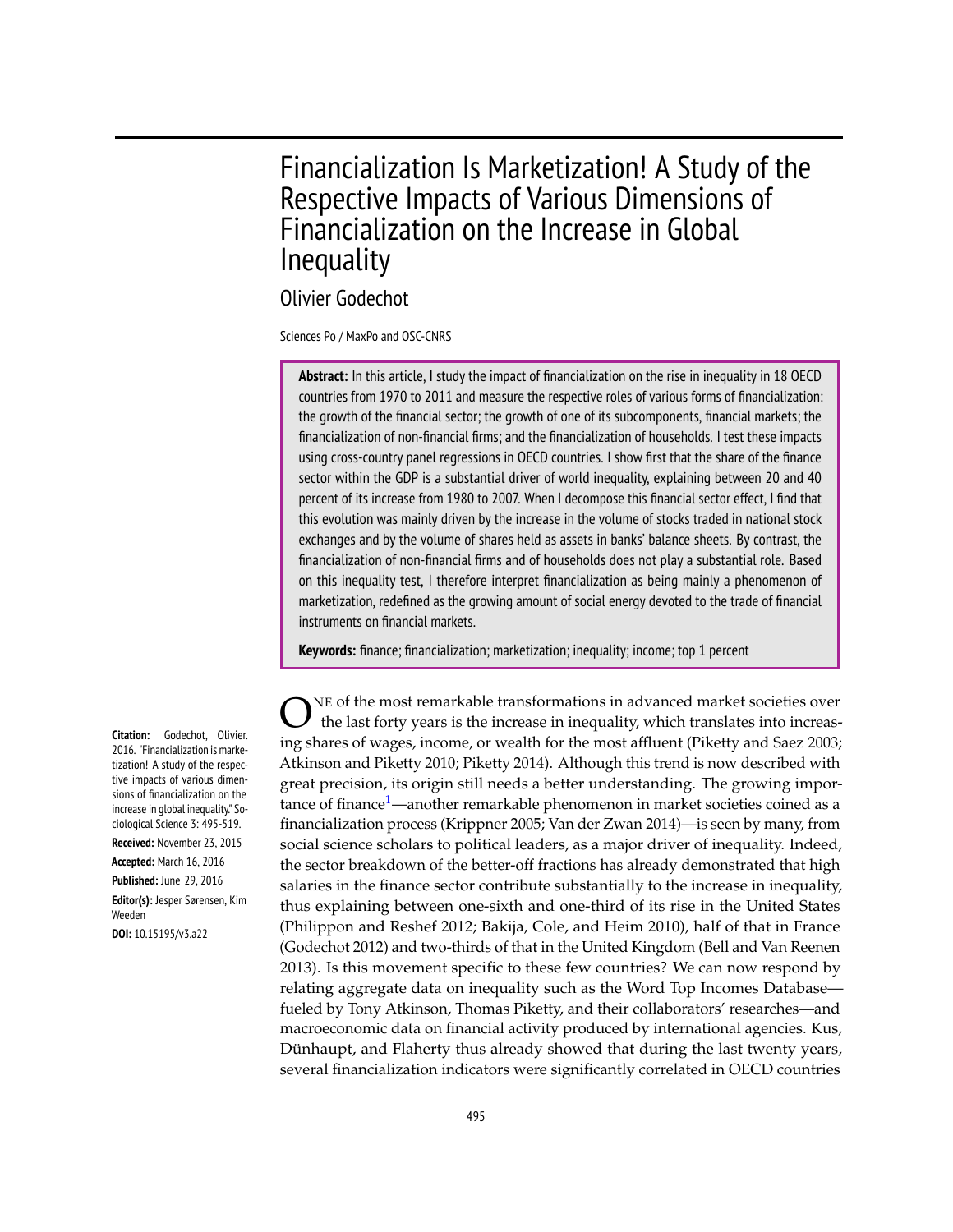with rising inequality, measured by the Gini indicator and by the top 1 percent share (Kus 2013; Dünhaupt 2014; Flaherty 2015).

This contribution both confirms and extends recent work by more precisely analyzing the impact of financialization on the share of income at several levels of the income distribution (from the median-to-lower decile ratio up to the top 0.01 percent share), by studying a wider range of time (1970–2012), and especially by more systematically analyzing the impact on rising inequalities of the different varieties of financialization identified so far. Indeed, the concept of financialization is multidimensional: it can refer to the increase of the financial sector as a whole, that of financial market activities only, or beyond the finance sector to the financialization of non-financial institutional sectors, whether firms or households. I show that, measured through its impact on inequality, financialization is primarily a phenomenon of marketization, which I propose to define as the increase in social activity devoted to trade in securities on financial markets. Contrary to previous literature inspired by Marxist or heterodox economics, which generally focus on macro-social mechanisms in terms of financial regimes of accumulation (Krippner 2005), power resources, and global bargaining power (Flaherty 2015), I try to go further by pinning down the precise mechanisms at stake within the financial labor market. I underline that the capacity given to some workers on the financial markets to appropriate and move activity is a substantial driver of modern inequality.

The rest of the article is organized as follows: in the first section, I review previous literature on the impact of financialization on inequality and I point out the underlying mechanisms. In the second section, I describe the data and the models I use throughout the article. In the third section, I study the financialization– inequality link by using the growth of the financial sector share in the GDP as a first proxy. In the fourth section, I go beyond this proxy by comparing the respective impacts of *marketization*, financialization of non-financial firms and that of households. Section five concludes with the role of marketization as the main driver of global inequality.

## How Financialization Turns into Inequality: A Literature Survey

The concept of financialization was first forged by post-Keynesian or neo-Marxist authors as a new "pattern of accumulation in which profit making occurs increasingly through financial channels rather than through trade and commodity production" (Krippner 2005). One of the achievements of this literature is to show that this accumulation shrinks that of productive capital (Stockhammer 2004; Orhangazi 2008; Hecht 2014; Tomaskovic-Devey, Lin, and Meyers 2015; Alvarez 2015). Financialization remains a multifaceted notion—and one could even say a fuzzy one—when defined as "the increasing importance of financial markets, financial motives, financial institutions, and financial elites in the operation of the economy and its governing institutions, both at the national and international levels" (Epstein 2005:3). Examining the impact of financialization on inequality thus helps to achieve two goals. It enables us first and foremost to measure the role of the main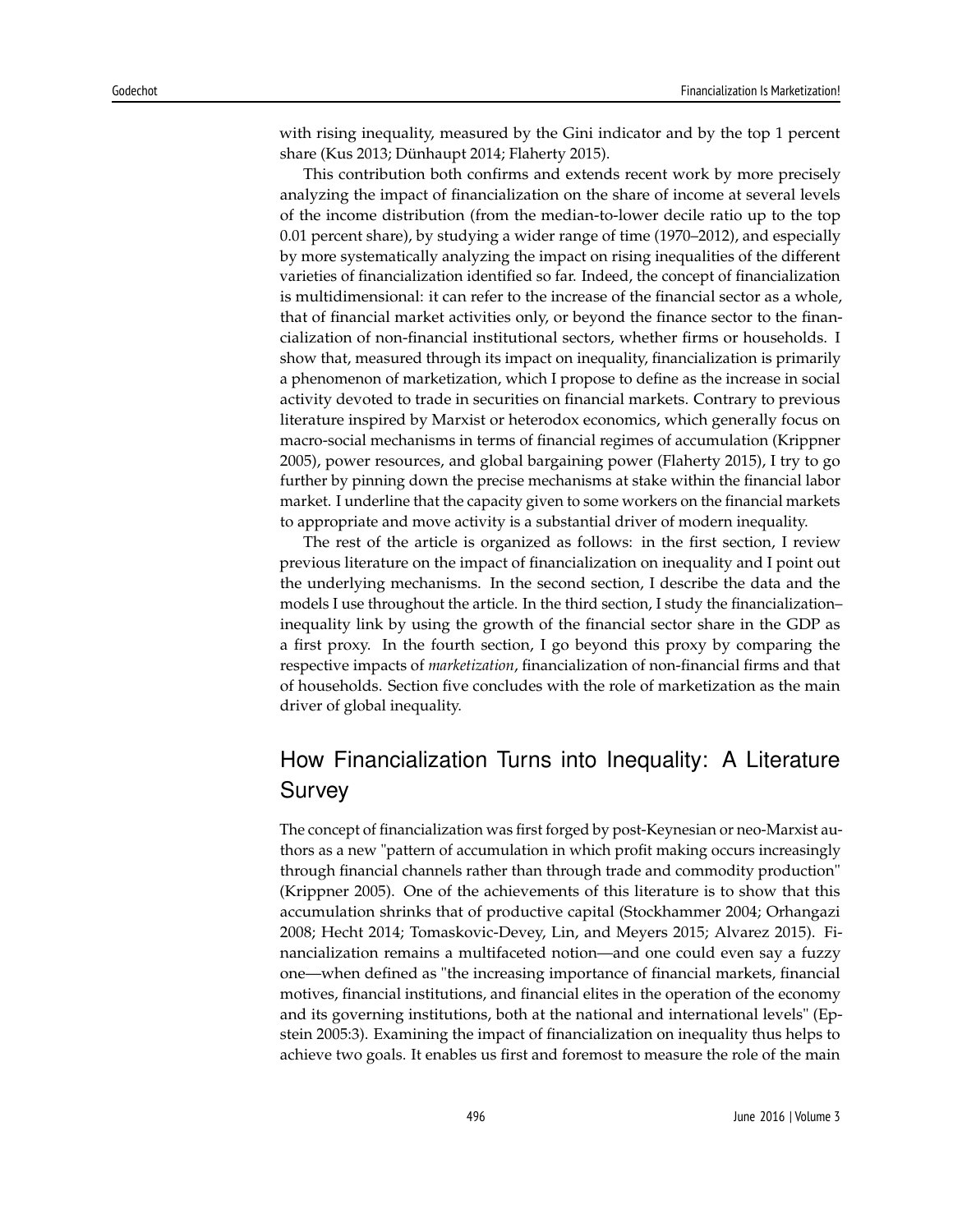suspected drivers of this transformation of social cohesion. It could also help to clarify the notion of financialization (Van der Zwan 2014) by putting it systematically to the inequality test. Four types of financialization have been identified so far: the rise of the financial sector as a whole, the rise of the financial markets, the financialization of non-financial firms, and the financialization of households. I review previous results on their respective impacts on inequality and the possible channels of determination.

At first glance, the simplest way to measure this impact with accounting tools is to calculate the share of income, wages, or profits achieved in the financial sector. The share of finance in GDP has thus multiplied by a factor of 1.7 in the United States since 1980, rising from 5 to 8 percent (Greenwood and Scharfstein 2013). It increased almost as fast in other OECD countries (Philippon and Reshef 2013). This development goes hand in hand, paradoxically, with the increasing cost of financial services (Philippon 2014; Bazot 2014) and shows the existence of rents (Tomaskovic-Devey and Lin 2011) fueled by financial deregulation (Krippner 2011; Philippon and Reshef 2012) and captured by its highest-paid employees (Godechot 2012; Bell and Van Reenen 2013; Boustanifar, Grant, and Reshef 2014; Denk 2015).

The sector approach, however, aggregates very different financial activities: the most traditional retail banking on the one hand, whose extension in the 1960s and 1970s does not seem to have increased inequalities, and the new financial market activities, which grew strongly since the mid-1980s (Greenwood and Scharfstein 2013). It could be not financialization that is fueling inequality, but rather the *marketization* of finance. This notion entails that banks finance economic activity (i.e., other banks, non-financial firms, governments, and households) through market intermediation rather than through long-term personalized loans they hold on their books and which they grant and monitor through a dense network of relationships linking them to other economic actors. This contrast established for differentiating the liberal market economies from the coordinated ones (Albert 1991; Hall and Soskice 2001) also holds true for describing in each of the "types" of economies the transition (either earlier in the United States or later in Germany) of financial sectors consecutive to financial deregulation (Streeck 2008). Market intermediation profoundly transforms the nature of financing ties by introducing standardization of financial contracts (thus facilitating comparisons) and liquidity (the possibility of cancelling a financial tie at any time at almost no cost), two features that greatly enhance short-term arbitrage and speculation opportunities. Marketization thus combines securitization—the transformation of financial assets, especially loans, into tradable securities—and growth of trading volumes for each security. It drives the development of new organizations on the markets (especially trading rooms) with their specific social division of labor. Finally, a Durkheimian way of approaching marketization would be to define it as the growing amount of social energy devoted to the trade of financial instruments on financial markets.

Many studies highlight the unequal potential of these activities in France, the United Kingdom, or the United States (Godechot 2012; Bell and Van Reenen 2013). Internationally, the activity indicators of financial markets and the growth of securities on bank balance sheets are correlated with the increase in the Gini index and the share of the 1 percent (Kus 2013; Dünhaupt 2014; Flaherty 2015). Human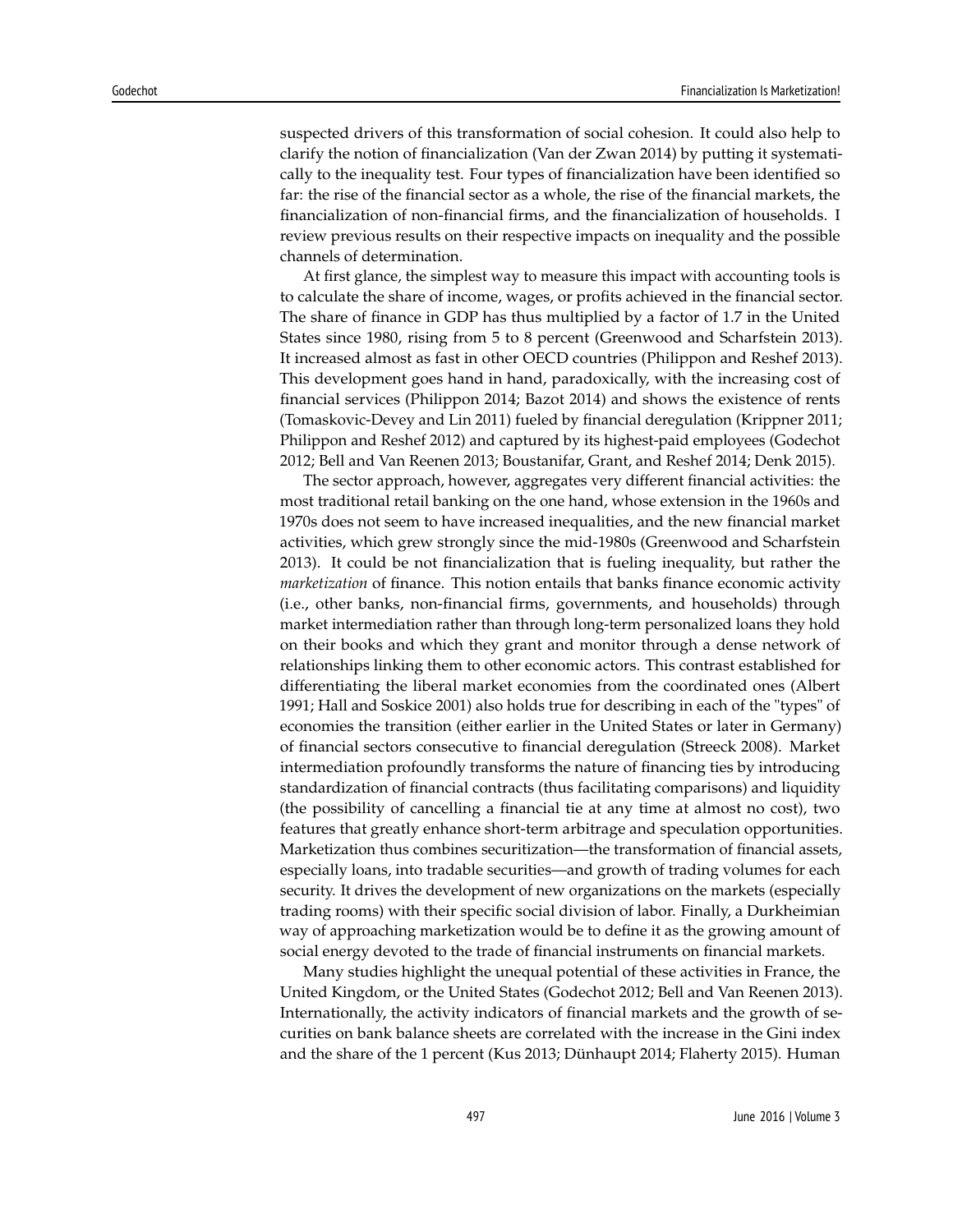capital—very important in market activities—and incentive policies could be suspected of being responsible for this correlation. However, they poorly explain pay discrepancies and therefore inequality (Godechot 2011; Philippon and Reshef 2012). Recently, a neoclassical explanation of financial wages was proposed based on a "superstar" market mechanism (Célérier and Vallée 2015). The size of financial activities could leverage micro differences in talent. If a financial operator can obtain a return on a portfolio an epsilon higher than that of her colleague, then it is efficient to assign her a larger portfolio. She thus can claim an additional compensation of this epsilon multiplied by the size of her portfolio. The skewness of portfolio sizes translates into the skewness of bonuses. This interpretation, based on a perfect market matching of the hierarchy of innate talent and that of portfolio sizes, may have some relevance. Nevertheless, it fails to explain the rent extraction dimension of market finance, shown for instance by the much better careers obtained by students of top business schools who entered the labor market in times of financial boom relative to those who entered during financial crisis (Oyer 2008). A more realistic explanation of such remuneration and inequalities can be given thanks to a hold-up mechanism (Godechot 2008, 2014). This differs from the "superstar" theory by extending the concept of talent not only to innate (or acquired during studies) talent but also to on-the-job acquired talent and, more generally, to all resources accumulated in the financial business. Because market finance put so much emphasis on standardizing its activity and making it liquid (Ho 2009) while being incapable of protecting it through patents or non-compete clauses, it allows more than elsewhere for individually appropriating human capital (knowledge, know-how, etc.) and social capital (clients, staff) and moving them elsewhere—or threatening to do so. Employees who can carry the business then get considerable remuneration, which, far from being anecdotal, could feed contemporary inequality dynamics.

However, the effects of financialization are not limited to financial markets only. Financialization overflows the boundaries of institutional sectors and therefore also affects non-financial firms. Non-financial firms have been profoundly transformed by the shareholder value form of control (Useem 1996; Fligstein 2002). This doctrine, forged by liberal academic economists (Jensen and Meckling 1976) and supported by consulting firms (Froud et al. 2000; Lordon 2000), has spread amid struggles between raiders, institutional investors, and CEOs for domination in the economic field (Heilbron, Verheul, and Quak 2014). It advocates a *downsize and distribute* policy against the traditional *retain and reinvest* one (Lazonick and O'Sullivan 2000). It gives priority to shareholder remuneration through the payment of dividends or share repurchases. It also promotes the use of debt (as a source of funding and as a discipline) and generous incentive pay packages for CEOs (Jensen and Murphy 1990; Dobbin and Jung 2010). This new orientation not only reduces productive investment (Orhangazi 2008; Hecht 2014) but could also promote inequality through several channels: increased dividend payments that feed the incomes of the wealthy, more incentive and higher compensations for CEOs and executive officers, and shrinking salaries of middle and lower classes under the pressure of restructuring. Dünhaupt thus shows that the priority given to shareholders' dividends goes with rising inequality (Dünhaupt 2014).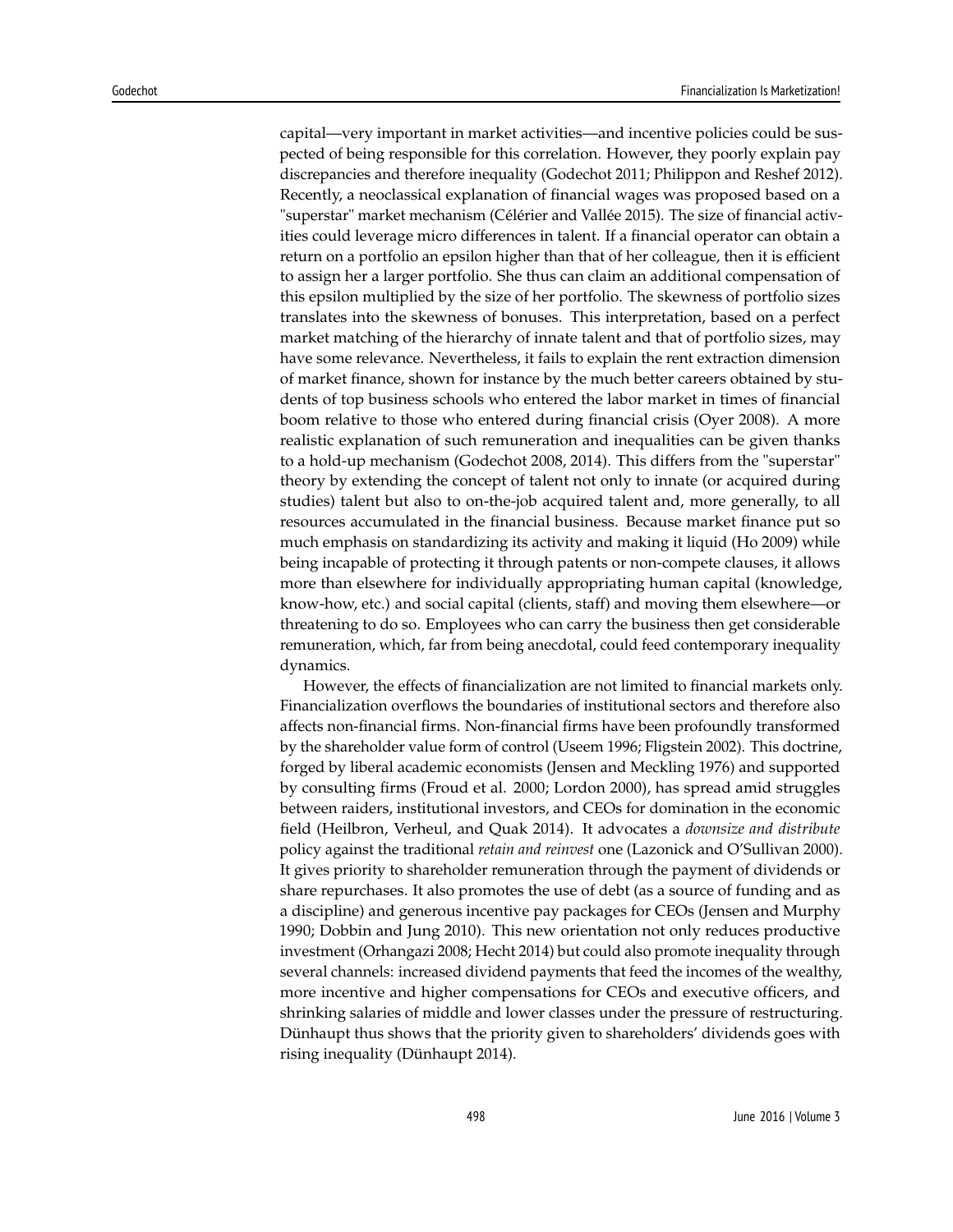In addition, non-financial firms start acting as banks, engaging significantly in financial operations (Krippner 2005). They thus acquire large portfolios of securities and combine the sale of goods and services with the sale of consumer credit enabling their acquisition, especially in the automobile industry. I therefore propose to designate this second trend as non-financial firms' *bankarization*. Although substantially different, it is generally considered as a proxy for shareholder orientation, promoting inequality for the aforementioned reasons. In addition, it also contributes to marginalizing productive work comparatively to financial work. It goes hand in hand with a decline in the labor share of value added, a phenomenon shown both for France (Alvarez 2015) and the United States (Tomaskovic-Devey, Lin, and Meyers 2015), as well as in this country, with an increase in inequality and rising executive pay (Lin and Tomaskovic-Devey 2013).

In non-financial firms, however, shareholder orientation and bankarization are not completely congruent. Indeed bankarization goes against the imperative of de-diversification and concentration on core business activities promoted by the shareholder value doctrine and supported in particular by financial analysts (Zuckerman 1999; Dobbin and Jung 2010). Crotty (2005), however, proposes to reconcile the two dimensions by explaining that financialization subjects non-financial firms to new constraints (shareholder orientation) while allowing them to take advantage of new opportunities (bankarization).

Finally, work on financialization emphasized a third institutional sector: households (Martin 2002). The promotion of "popular capitalism" in the 1980s and of mutual funds (Montagne 2006) guided household savings into securities. Moreover, when growth is sluggish and the welfare state is in crisis, households can use debt as a way for them to maintain or increase their standard of living (Streeck 2014), especially thanks to mortgages, but also consumer credit (Poon 2009) or student loans. The crucial role of debt in the 2007–2008 financial crisis (through the role of subprime loans) led to a reassessment of the role of household debt in the dynamics of financialization. Debt could be its major component all the more so as it contributes significantly to the regular bursting of financial bubbles (Jordà, Schularick, and Taylor 2014). The financialization of households can contribute to inequalities through several channels: the richest households, who can borrow at low cost, invest in more lucrative investments (Piketty 2014; Fligstein and Goldstein 2015; Denk and Cournède 2015), whereas low-income households, in order to maintain their standard of living, go into debt at high interest rates and pay high fees on loans that, through securitization, are held by the wealthiest households (Kumhof, Rancière, and Winant 2015). Finally, the financialization of households also increases the intermediary role of the financial industry, which receives an income stream for this role.

Finally, this literature review suggests that, among the varieties of financialization, marketization is one of the major drivers of inequality, a link for which both some macro and micro evidences have already been provided. It also shows that the link from financialization to inequality can be much more indirect and transit through the financialization of firms and households. Therefore, it stresses the need for a more systematic and comparative study on the respective impacts of various forms of financialization on inequality.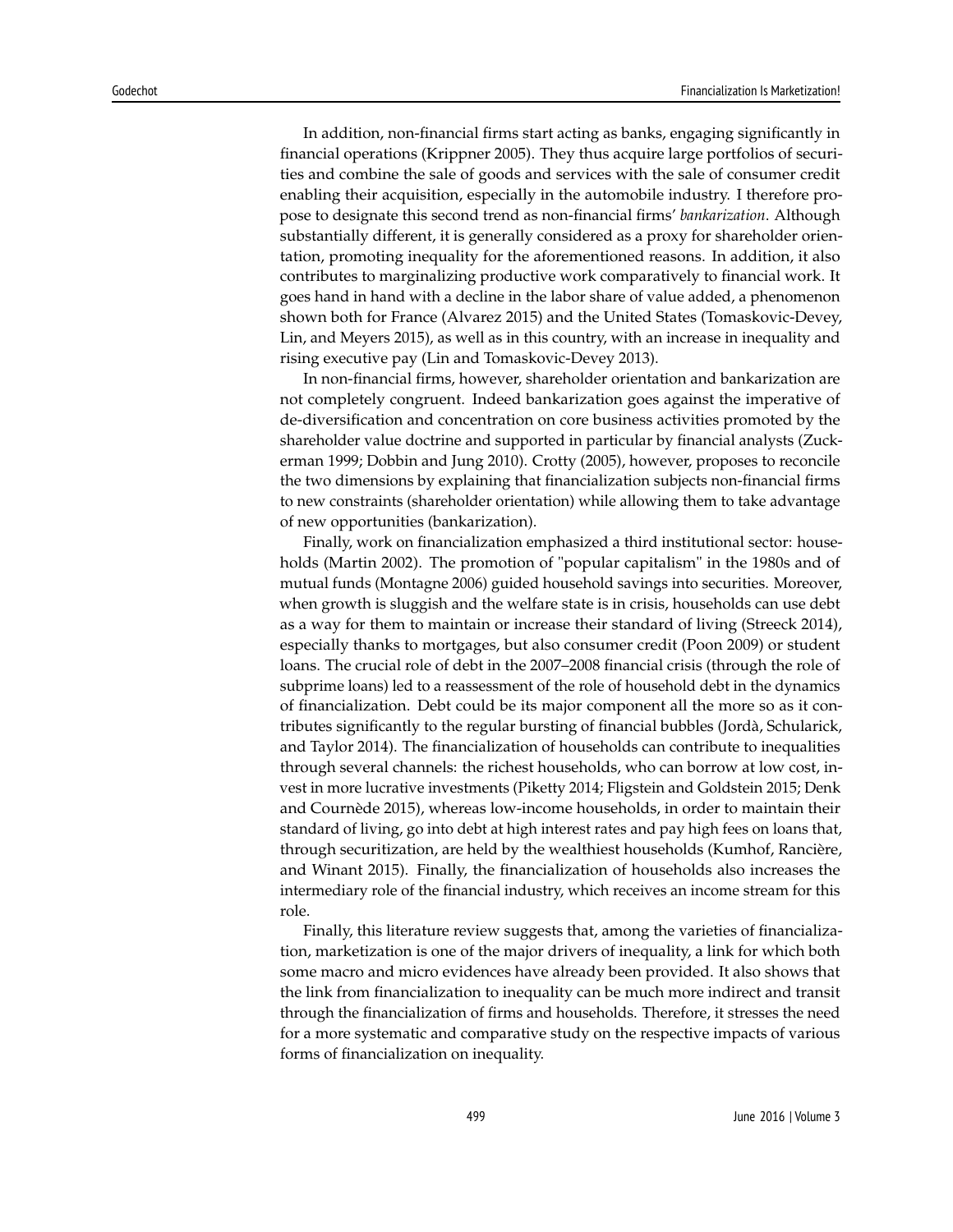#### Data and Model

I will therefore study how some trends—varieties of financialization—impact another trend: growth in inequality. I am more interested in within-country variations than between-country contrasts—especially the well-known contrast between liberal market economies with high levels of financialization and high inequality and the coordinated market economies with low levels of financialization and low levels of inequality (Hall and Soskice 2001). To this end, I selected as many countries as possible among a homogenous set of advanced market economies ruled by democratic governments. I therefore work on eighteen OECD countries for which I have measures of both inequality and financialization: Australia, Canada, Denmark, Finland, France, Germany, Ireland, Italy, Japan, the Netherlands, New Zealand, Norway, Portugal, Spain, Sweden, Switzerland, the United Kingdom, and the United States.<sup>2</sup> In emerging and transition economies, the financialization process also coincides with other major shocks such as the transition to capitalism, democratization, or economic booms, which make final interpretation harder.<sup>3</sup>

Income inequality, my dependent variable that combines both wage inequality and property income inequality, can be approached through many indicators. Synthetic indicators of inequality (such as the Gini index, Theil, etc.), because they summarize a whole distribution into one figure, do not enable us to discriminate between the widening of income gaps at the bottom, the middle, or the top of the distribution. As inequality has been rising both tremendously at the top (Atkinson and Piketty 2010) and more moderately at the bottom, it is interesting to disentangle the responsibility of finance in those evolutions by focusing on gaps at different levels of the distribution. In order to approach the bottom and the middle of the distribution, I therefore use the OECD gross earnings decile ratios D5/D1 (ratio of the median to the upper threshold of the bottom 10 percent), D9/D1 (ratio of the lower threshold of the top 10 percent to the upper threshold of the bottom 10 percent) and D9/D5 (ratio of the lower threshold of the top 10 percent to the median)—all variables are described in Table 1 and in more detail in Table A1 of the online supplement. $4$  The top 10 percent, top 1 percent, top 0.1 percent, and top 0.01 percent income shares from the World Top Incomes Database enable me to focus on the top of the distribution, whose share grew very substantially in recent years. As in previous literature, and for comparison purposes, I also use the Gini index contained in the SWIID 4.0 database (Solt 2009), but it should be noted that the significant use of interpolation for its estimation makes its quality debatable.<sup>5</sup>

The increase in inequality across my sample is general and obvious since 1980 (Figures 1 and A1 to A8): from 1980 to 2007, the Gini index is multiplied by 1.2, moving from 0.37 to 0.43; the ratio D9/D1 by 1.1, moving from 2.9 to 3.2; the top 1 percent income share is multiplied by 1.6, moving from 6.5 percent to 10.2 percent; and that of the top 0.01 percent by 2.7, moving from 0.5 percent to 1.4 percent.

As explanatory variables, I use indicators of various forms of financialization and some control variables that are available for all countries during a large time period—GDP per capita, unionization rate, importation rate—variables for which literature on inequality underlines their possible impact (Kristal 2010; Volscho and Kelly 2012; Kus 2013; Dünhaupt 2014). I also checked that the inclusion of additional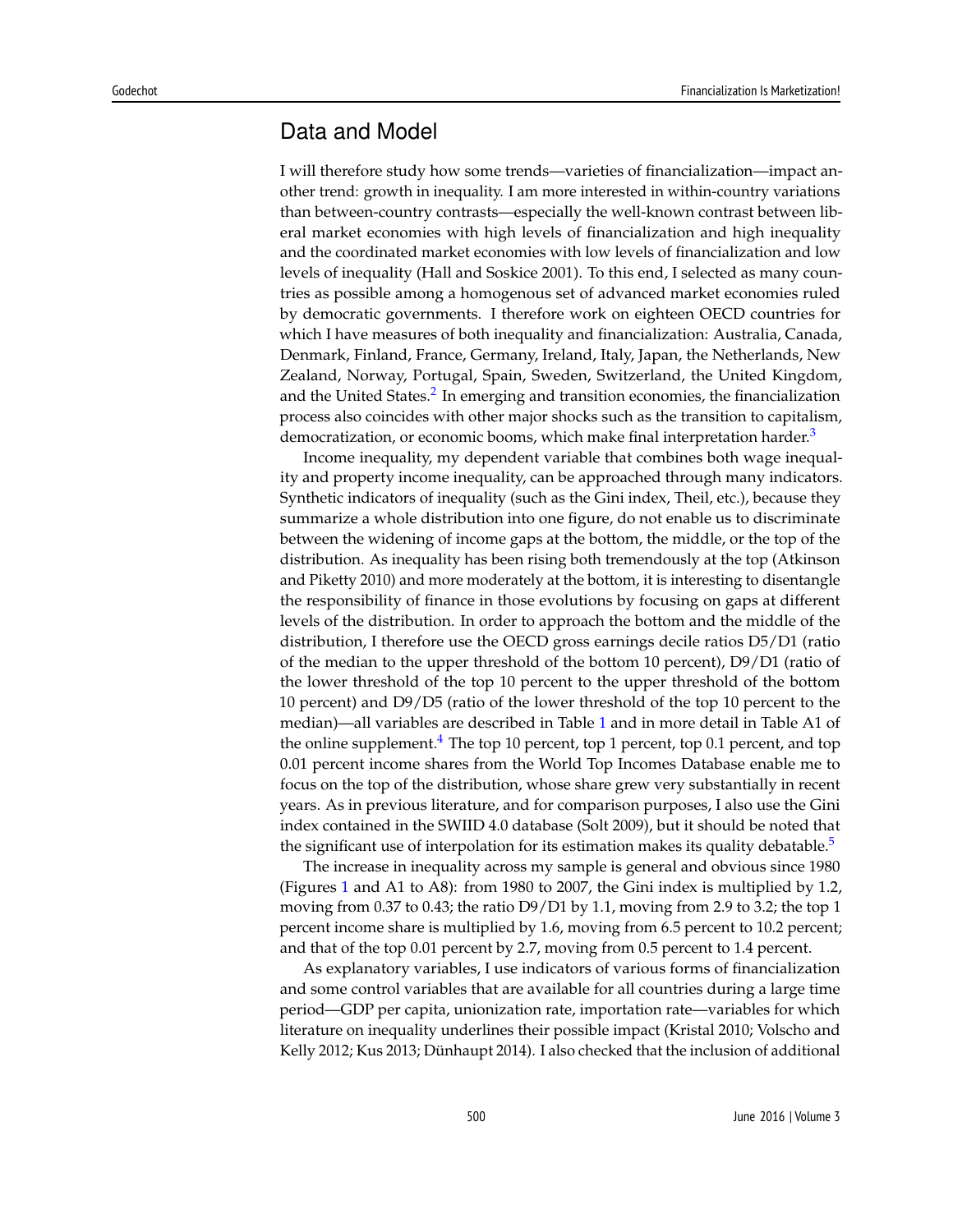| Types of variable and concepts                           | Indicators                                                                                                           | Sources                                                                                                                             |
|----------------------------------------------------------|----------------------------------------------------------------------------------------------------------------------|-------------------------------------------------------------------------------------------------------------------------------------|
| Dependent variables                                      | Gini index<br>D5/D1<br>D9/D1                                                                                         | SWIID 4 (Solt 2009)<br><b>OECD</b><br><b>OECD</b>                                                                                   |
| Inequality measures                                      | D9/D5<br>Top 10% income share<br>Top 1% income share<br>Top 0.1% income share<br>Top 0.01% income share              | <b>OECD</b><br>World Top Incomes Database<br>World Top Incomes Database<br>World Top Incomes Database<br>World Top Incomes Database |
| Independent variables<br>Overall financialization        | Finance and insurance/GDP                                                                                            | <b>OECD</b>                                                                                                                         |
| Shareholder value orientation in non-<br>financial firms | distributed<br>Net<br>in-<br>come/Operating surplus<br><b>Business debt</b>                                          | <b>OECD</b><br>(Jordà, Schularick, and Taylor<br>2014)                                                                              |
| Bankarization of non-financial firms                     | Non-financial firms' financial in-<br>come/gross operating surplus<br>Non-financial firms' financial as-<br>sets/GDP | <b>OECD</b><br><b>OECD</b>                                                                                                          |
| Financialization of households                           | Household debt<br>Households' shares and other<br>equity, except mutual funds<br>shares/GDP                          | (Jordà, Schularick, and Taylor<br>2014)<br><b>OECD</b>                                                                              |
|                                                          | Households'<br>mutual<br>funds<br>shares/GDP                                                                         | <b>OECD</b>                                                                                                                         |
| Marketization of financial industry                      | Volume of stocks traded/GDP<br>Loans in assets/GDP<br>Shares and related equity as-<br>sets/GDP                      | World Bank<br><b>OECD</b><br><b>OECD</b>                                                                                            |
| Other control variables                                  | GDP per capita<br>Union rate<br>Import rate<br>Stock exchange indexes                                                | World Bank<br><b>OECD</b><br>World Bank<br>World Bank                                                                               |

**Table 1:** Dependent, Independent, and Control Variables

Note: I also provide more details in table A1 on the definitions, the sources, and the fields of the variables used throughout this article.

> control variables available for a smaller sample (such as investment in ICTs or the share of tertiary educated employees) does not significantly change my conclusions with regard to my variables of interest.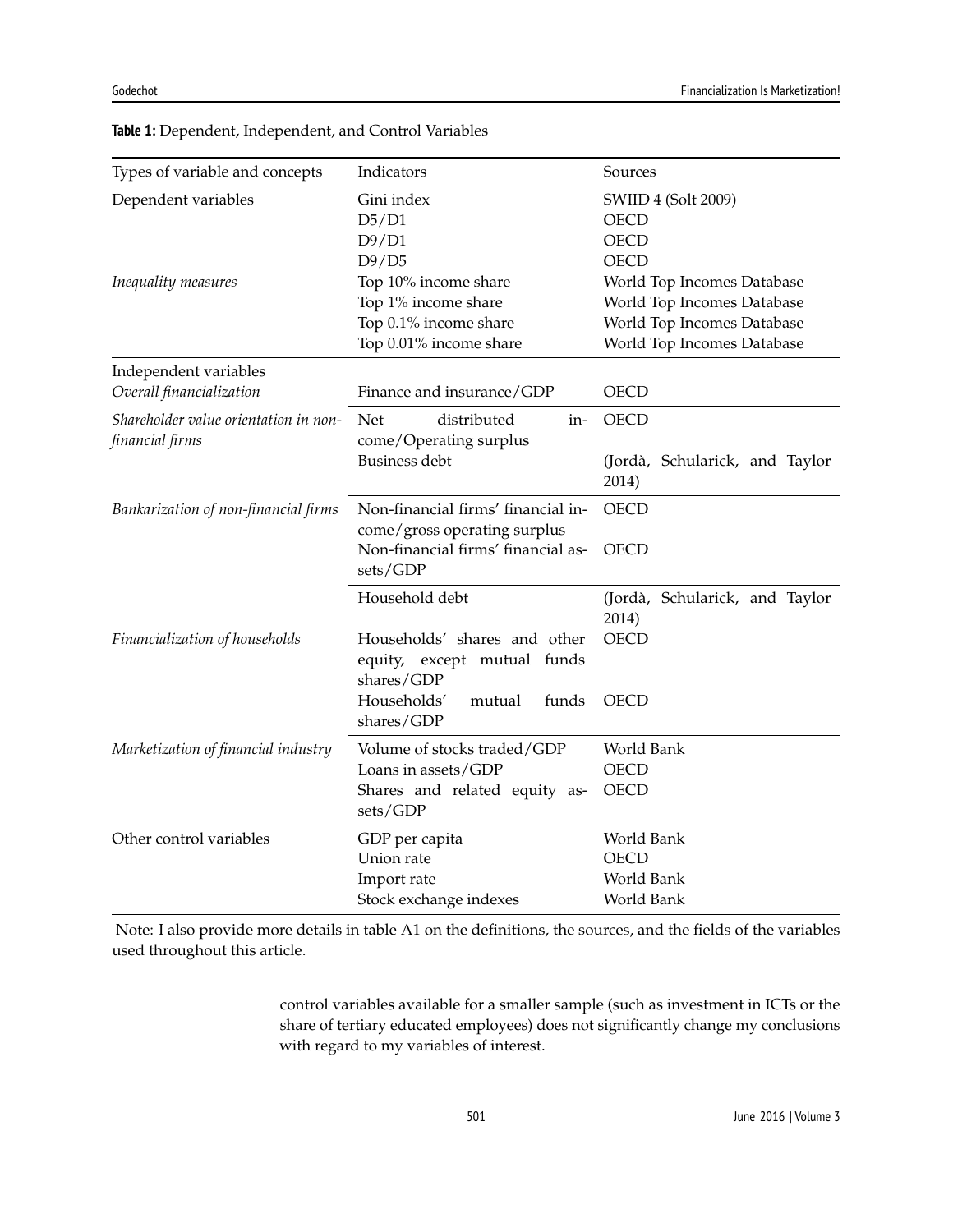

**Figure 1:** Evolution of the top 1 percent income share.

Note: In 2012, the United States' top 1% earned 19.3% of the national income. The constant perimeter average is a simple 18 countries arithmetic mean that I correct additively when the set of country is not complete in order to avoid disruptions in levels and to measure constant perimeter evolutions. (Cf. Online Supplement, *Note on figures and constant perimeter averages* for precise formulas).

> I use two types of regression models in order to evaluate the link between financialization and inequality measures. My base model is an OLS panel regression with country and time fixed effects and panel corrected robust standard errors in order to account for the time series autocorrelation (Beck and Katz 1995):

$$
y_{it} = \sum_{k} b_k . x_{ki(t-1)} + g_i + p_t + e_{it}
$$
\n<sup>(1)</sup>

The country group fixed effects  $g_i$  take into account the constant unobserved heterogeneity. Therefore, the financialization parameter does not capture country differences that would result from confounding constant unobserved variables. It enables me to measure the impact of within-country financialization variation on within-country inequality variation  $y_{it}$ . The year fixed effects  $p_t$  capture temporal variations common to different countries. The  $b_k$  parameters for the *k*independent variables *xki*(*t*−1) (i.e., financialization measures and control variables) will therefore capture only the effects of specific within-country variations in time in each country. The introduction of a one-year lag strengthens the interpretation of my results.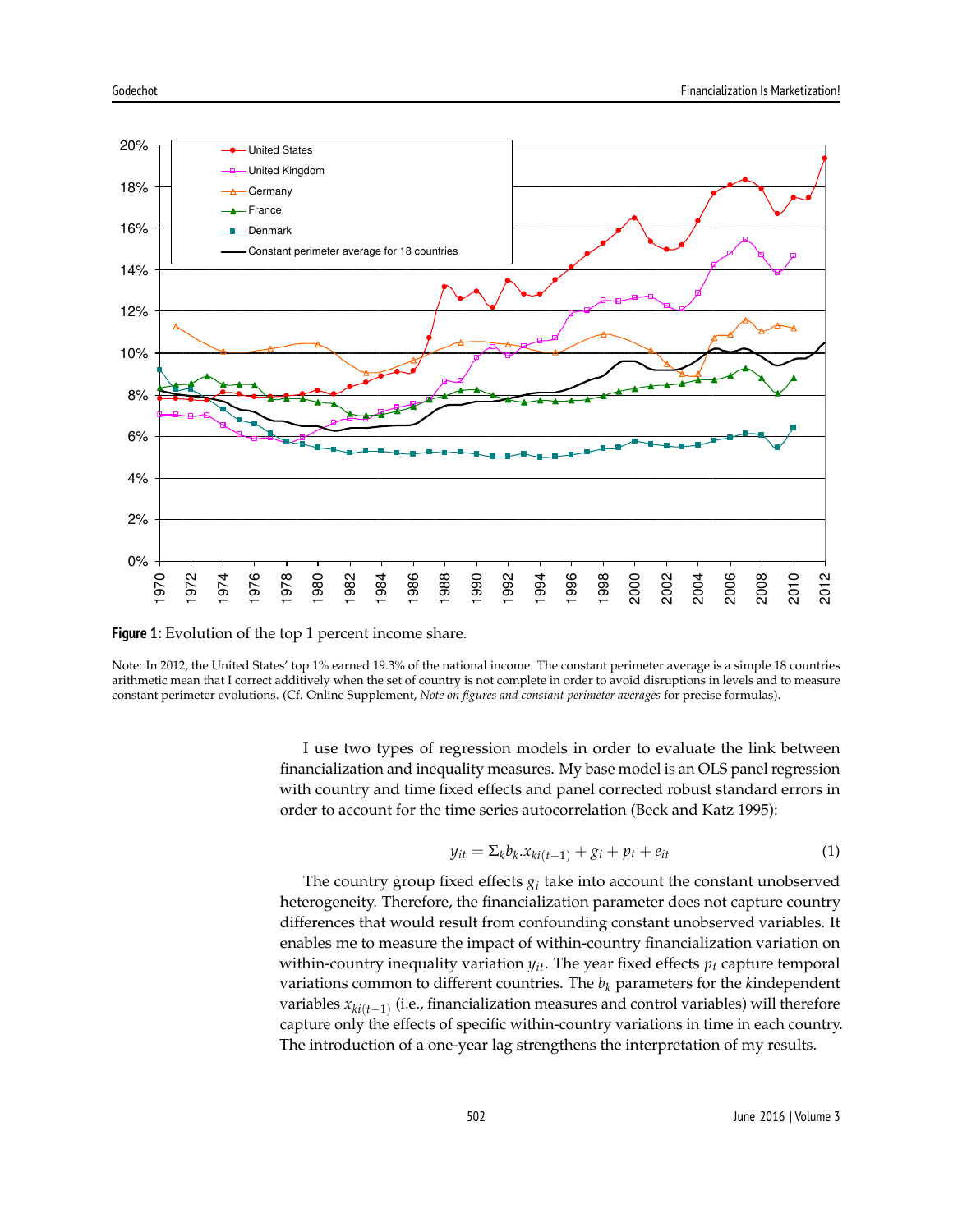Classical panel regression estimated with Equation 1 works very well for establishing robust within-country correlations. Nevertheless, when serial correlation is important, lagged independent variables may not be enough to assess the direction of the link. In order to corroborate my interpretation, I also estimate error correction models (Beck and Katz 2011; De Boef and Keele 2008; Kristal 2010; Lin and Tomaskovic-Devey 2013), which more convincingly handle possible problems of reverse causality. This model consists of estimating the following equation with OLS, also using country and year fixed effects and panel-corrected standard errors:

$$
\Delta y_{it} = \sum_{k} a_{k} \cdot \Delta x_{kit} - c \cdot [y_{i(t-1)} - \sum_{k} d_{k} x_{ki(t-1)}] + g_{i} + p_{t} + u_{it}
$$
(2)

This model combines an estimation of level effects and one of variation effects. The introduction of the lagged dependent variable into the equation limits potential reverse causality due to serial correlations. Here, an independent variable *xi(t-1)* will not appear significantly tied to  $y_{it}$  if it depends on  $y_{i(t-1)}$  or one of its previous lag (reverse causality) and if *yit* is also correlated with its lag *yi*(*t*−1) (serial correlation). Introducing the lag dependent variable as an explanatory variable enables me to handle this misleading first order correlation. ECM is not the only way of handling this problem, and in the online supplement I test other types of dynamic panel regressions in order to corroborate the results.

ECM also enables me to separate the short-term transitory effect  $a_k$  of a transitory short-term variation ∆*xkit* (i.e., *xkit* − *xki*(*t*−1) ) on a short-term variation ∆*yit* from the *d<sup>k</sup>* long-term equilibrium effects between *xkit* and *yit*. It corresponds to the stationary equilibrium towards which series converge when temporary shocks on  $x_k$ *it* and  $y_{it}$  vanish (i.e., when  $\Delta x_{kit} = 0$  and  $\Delta y_{it} = 0$  then  $y_{it} = d_k.x_{kit}$  ). I first estimate the parameters  $a_k$  and  $d_k \times c$  with OLS. I then estimate the parameters  $d_k$ as well as their standard error using the Bewley transformation, which consists of estimating

$$
y_{it} = \sum_{k} \beta_k \Delta x_{kit} + \beta_y \Delta y_{it} + \sum_{k} d_k x_{ki(t-1)} + g_i + p_t + \epsilon_{it}
$$
(3)

while using equation (2) as the instrument of ∆*yit*.

It should be noted that the introduction of the lag dependent variable as an explanatory variable in the Error Correction Model usually captures a substantial share of the first order correlation between my dependent variable and my interest variable. It thus tends to shrink significance and provides more conservative estimates.

#### The Impact of the Financial Sector on Inequality

At first glance, financialization can be approximated by the share of economic activity (i.e., GDP) achieved in the financial sector (comprising both finance and insurance $^6$ ) in industry national accounts gathered and standardized by the OECD (Figure 2). First, the most iconic financial transformations of financialization (like the boom of financial markets) occurred precisely in this sector. Second, most financial transformations taking place outside the financial sector also translate into financial transactions and therefore contribute to the value added of this sector.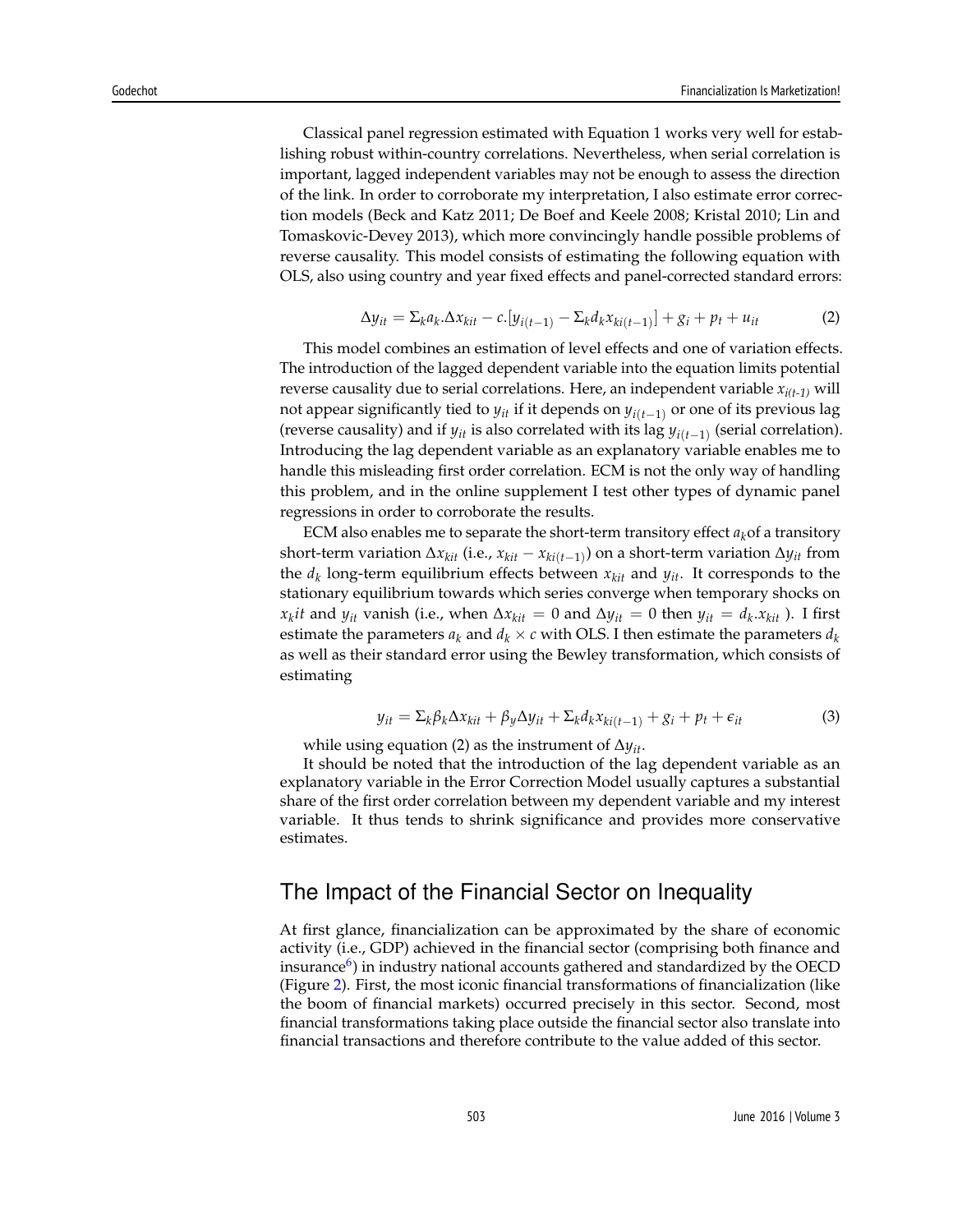

**Figure 2:** Evolution of the GDP share of finance sector.

Note: In 2010, the finance and insurance sector amounted to 9% of the United States GDP. The constant perimeter average is a simple 18 countries arithmetic mean that I correct additively when the set of country is not complete in order to avoid disruptions in levels and to measure constant perimeter evolutions. (Cf. Online supplement, *Note on figures and constant perimeter averages* for precise formulas).

> Table 2 shows the effect of changes in the importance of the financial sector on changes in income gaps at different levels of the distribution. Financialization has no effect on inequality when measured with the Gini synthetic indicator (the quality of which is poor), but significantly affects inter-decile ratios and the share of upper fractiles. It has no effect on the D5/D1 ratio, but increases the D9/D5 and D9/D1 ratios. One standard deviation of finance increases the top 10 percent share by 0.12 standard deviation, the top 1 percent share by 0.23, the top 0.1 percent share by 0.28, and the top 0.01 percent share by 0.41. These first indications show that the unequal impact of financialization is all the stronger as one moves up the income distribution scale.

> However, one could fear that this strong link is due to reverse causality. Is it financialization that fuels inequality or inequality that fuels financialization? Elites are important clients of financial services, and their increased resources could impact the value added of this sector. Furthermore, the indebtedness of poor households has been a way of "keeping up with the Joneses"—of coping with the decline in standard of living relative to that of the richest households (Kumhof, et al. 2015). Error corrections models give estimates that are largely in line with that of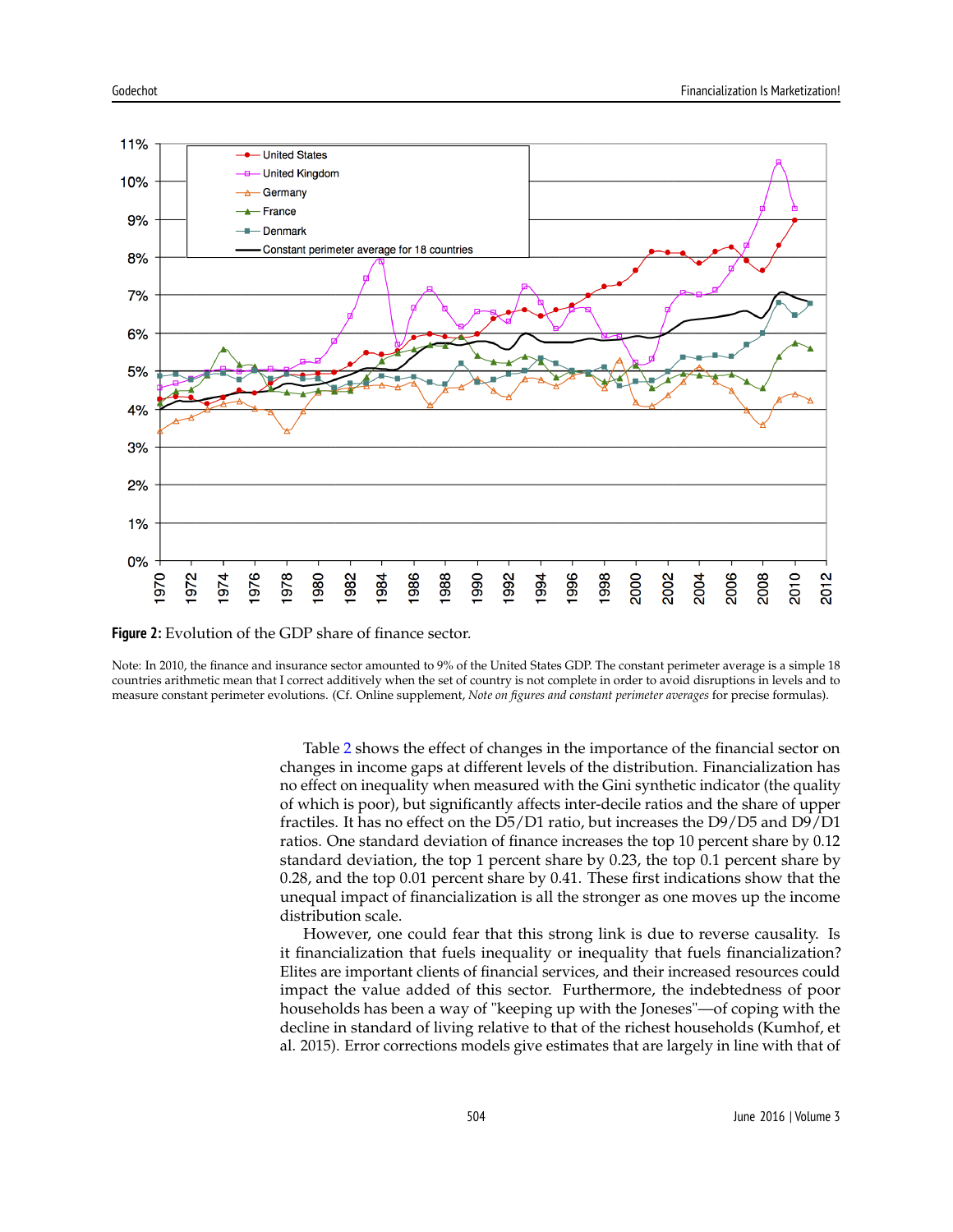|                                                                                                                                                                                                                                                                                                                                                                                                                                                                                                                                                                                                                                                                                                                                            |                       |                    |                    |                                         | A. Classical panel regression models (Equation 1) |                      |                    |                    |
|--------------------------------------------------------------------------------------------------------------------------------------------------------------------------------------------------------------------------------------------------------------------------------------------------------------------------------------------------------------------------------------------------------------------------------------------------------------------------------------------------------------------------------------------------------------------------------------------------------------------------------------------------------------------------------------------------------------------------------------------|-----------------------|--------------------|--------------------|-----------------------------------------|---------------------------------------------------|----------------------|--------------------|--------------------|
|                                                                                                                                                                                                                                                                                                                                                                                                                                                                                                                                                                                                                                                                                                                                            | Index<br>Gini         | D5/D1              | D9/D1              | D9/D5                                   | Тор 10%<br>share                                  | Top 1%<br>share      | Тор 0.1%<br>share  | Тор 0.01%<br>share |
| GDP per capita (t-1)                                                                                                                                                                                                                                                                                                                                                                                                                                                                                                                                                                                                                                                                                                                       | $.51*$<br>$\bigcap$   | $0.62*$            | $0.34*$            | 0.13                                    | $-0.21$                                           | $0.04\,$             | $-0.02$            | 0.02               |
| Union rate $(t-1)$                                                                                                                                                                                                                                                                                                                                                                                                                                                                                                                                                                                                                                                                                                                         | $.27*$                | $-0.16*$           | $-0.23*$           | $-0.25*$                                | $-0.36*$                                          | $-0.23*$             | $-0.1*$            | $-0.14*$           |
| Import rate (t-1)                                                                                                                                                                                                                                                                                                                                                                                                                                                                                                                                                                                                                                                                                                                          | $.15*$                | $0.41*$            | 0.17               | $-0.03$                                 | $-0.11*$                                          | $-0.13*$             | $-0.15*$           | $0.17$             |
| Finance & insurance/ GDP (t-1)                                                                                                                                                                                                                                                                                                                                                                                                                                                                                                                                                                                                                                                                                                             | <b>1.04</b>           | $-0.04$            | $0.16*$            | $0.18*$                                 | $0.12*$                                           | $0.23*$              | $0.28*$            | $0.41*$            |
| Nb. obs./ countries/ years<br>Adj. within R2                                                                                                                                                                                                                                                                                                                                                                                                                                                                                                                                                                                                                                                                                               | 18/42<br>150<br>673/1 | 391/18/42<br>0.081 | 391/18/42<br>0.086 | 391/18/42<br>0.152                      | 604/18/42<br>$0.174\,$                            | 623/18/42<br>$0.147$ | 538/17/42<br>0.127 | 368/14/42<br>0.229 |
|                                                                                                                                                                                                                                                                                                                                                                                                                                                                                                                                                                                                                                                                                                                                            |                       |                    |                    | B. Error correction models (Equation 2) |                                                   |                      |                    |                    |
|                                                                                                                                                                                                                                                                                                                                                                                                                                                                                                                                                                                                                                                                                                                                            | $\Delta$ Gini         | $\Delta DS/D1$     | $\Delta D9/D1$     | AD9/D5                                  | ATop 10%                                          | ATop 1%              | ATop 0.1%          | $\Delta$ Top 0.01% |
| AGDP per capita                                                                                                                                                                                                                                                                                                                                                                                                                                                                                                                                                                                                                                                                                                                            | 1.196<br>$\bigcap$    | 0.380              | 0.172 <sup>†</sup> | 0.052                                   | 0.009                                             | 0.154                | 0.160              | $-0.071$           |
| <b>AUnion</b> rate                                                                                                                                                                                                                                                                                                                                                                                                                                                                                                                                                                                                                                                                                                                         | 026                   | 0.117              | 0.033              | $-0.039$                                | $-0.220$                                          | $-0.175$             | $-0.078$           | 0.044              |
| AImport rate                                                                                                                                                                                                                                                                                                                                                                                                                                                                                                                                                                                                                                                                                                                               | $0.075+$<br>$\bigcap$ | $0.270*$           | 0.156              | 0.067                                   | $-0.035$                                          | $-0.009$             | 0.006              | 0.021              |
| AFinance & insurance/GDP                                                                                                                                                                                                                                                                                                                                                                                                                                                                                                                                                                                                                                                                                                                   | 1.048+<br>$\bigcap$   | 0.017              | 0.006              | $-0.015$                                | 0.069                                             | 0.080                | 0.070              | 0.014              |
| Lagged dependent variable (t-1)                                                                                                                                                                                                                                                                                                                                                                                                                                                                                                                                                                                                                                                                                                            | $0.107*$<br>$\bigcap$ | $-0.306*$          | $-0.191*$          | $-0.255*$                               | $-0.096*$                                         | $-0.168*$            | $-0.170*$          | $-0.087$           |
| $GDP$ per capita $(t-1)$                                                                                                                                                                                                                                                                                                                                                                                                                                                                                                                                                                                                                                                                                                                   | 1.663<br>$\bigcirc$   | $0.978*$           | $0.586*$           | 0.175                                   | $-0.516$                                          | $-0.448$             | $-0.640$           | 0.128              |
| Union rate $(t-1)$                                                                                                                                                                                                                                                                                                                                                                                                                                                                                                                                                                                                                                                                                                                         | 101<br>$\bigcirc$     | $-0.009$           | $-0.161$           | $-0.270$                                | $-0.234$                                          | $-0.098$             | $-0.101$           | $-0.266$           |
| $Import \ rate \ (t-1)$                                                                                                                                                                                                                                                                                                                                                                                                                                                                                                                                                                                                                                                                                                                    | 038.                  | $0.818*$           | $0.498*$           | 0.048                                   | $-0.188$                                          | $-0.125$             | $-0.133$           | 0.610+             |
| Finance & insurance/ GDP (t-1)                                                                                                                                                                                                                                                                                                                                                                                                                                                                                                                                                                                                                                                                                                             | .043                  | 0.125              | $0.315*$           | 0.212                                   | 0.122                                             | $0.321*$             | 0.334              | 0.554              |
| Adj. within R2                                                                                                                                                                                                                                                                                                                                                                                                                                                                                                                                                                                                                                                                                                                             | 1.091                 | 0.166              | 0.116              | 0.117                                   | 0.059                                             | 0.094                | 0.085              | 0.044              |
| Nb. obs./countries/years                                                                                                                                                                                                                                                                                                                                                                                                                                                                                                                                                                                                                                                                                                                   | 18/41<br>655/1        | 351/17/41          | 351/17/41          | 351/17/41                               | 576/18/41                                         | 596/18/41            | 513/17/41          | 347/13/41          |
| Note: OLS models with country and year fixed effects and panel corrected standard errors. Definitions of variables and their sources are detailed in the online supplement in Table<br>within-country standard deviations: a within-country standard deviation of the finance share of the GDP increases the top 1% share by 23% of a within-country standard deviation. For<br>A1. Full regressions with standard errors are shown in Table A2. Here I display country-demeaned standard estimates in order to compare the effects of different variables in terms of<br>error correction models, I display long-term equilibrium effects obtained with Bewley's transformation (Equation 3) in italics.<br>$*_{P}$ < 0.01, $+_{P}$ < 0.1 |                       |                    |                    |                                         |                                                   |                      |                    |                    |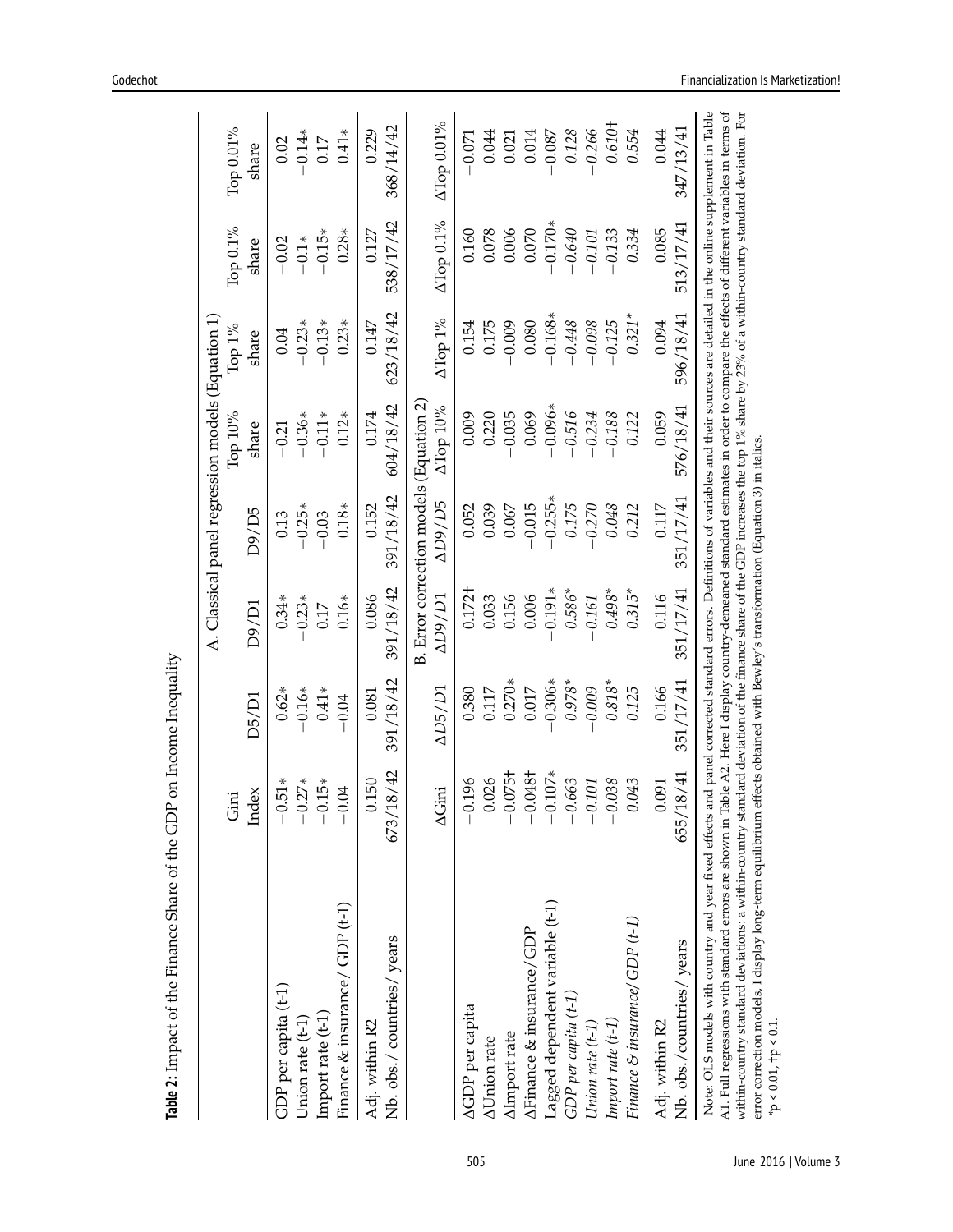the base model. This type of model is more demanding, and the significance of independent variables generally shrinks. Nevertheless, financialization long-term parameters are still significant at the 5 percent or even the 1 percent threshold. Moreover, their magnitude is even bigger. In the long term, one standard deviation of finance increases the top 1 percent and 0.1 percent shares by one-third of a standard deviation and the top 0.01 percent share by 0.56. In the supplement, I obtain similar results with other types of dynamic panel regression models, such as lagged dependent variables models (Table A3) and Blundell-Bond dynamic models (Table A4). These models confirm the significant effect of financialization on the concentration of income at the top of the distribution.

In order to appreciate more concretely the impact of finance on the 1980–2007 sequence of increasing inequality, I can use my models to estimate the counterfactual level of inequality in 2007 in the absence of financialization: for instance, had the share of finance in GDP remained the same in 2007 as it was in 1980 (Tomaskovic-Devey and Lin 2011). Based on classical panel regressions, I estimate that one-fifth of the increase of the top 1 percent share, one quarter of that of the top 0.1 percent share, and 40 percent of that of the top 0.01 percent share result from financialization (Table A5). Based on error correction models of long-term parameters, I obtain bigger estimates: 28 percent of the increase of the top 1 percent share, 32 percent of that of the top 0.1 percent share and, 55 percent of that of the top 0.01 percent share result from financialization.

I also control for this effect of financialization using three independent variables (besides the country and year fixed effects): the variation in GDP per capita, the unionization, and the import rates. As in previous works (Alderson and Nielsen 2002; Kristal 2010; Volscho and Kelly 2012), I find that unionization reduces inequality, especially for the top 10 percent share and for the D9/D5 ratio. Rate of imports, which seeks to approach the effects of globalization (Sassen 2001) and external competition, increases inequality at the bottom of the distribution. In contrast, effects are contradictory at the top of the distribution and go more in the direction of a reduction of inequalities. Finally, GDP per capita captures the effect of modern growth, which many consider to be more unequal at present (Cohen 1997). This is true for median groups, particularly for the lower half, but it does not play out in the concentration of income at the top level of the distribution.

Could this evolution be driven by a few countries following a very specific trend? According to the variety of capitalism literature (Albert 1991; Hall and Soskice 2001), the liberal market economies combine an intensive use of financial markets as way of financing firms, flexible labor markets, and a social tolerance for inequality. This type of capitalism could enable growth in finance to translate into increase in inequality. However, in coordinated market economies in which both financial markets are less central and labor markets are more regulated, this link may not hold true. In order to check whether this is the case here, I run the same regressions on a restricted sample which excludes the two most prominent examples of liberal market economies: the United States and the United Kingdom (Table A6). Indeed, the magnitude of finance's impact on inequality shrinks substantially and is roughly divided by two. However, finance still has a significant positive impact on top 1%, 0.1%, and 0.01% income shares both in panel regressions and in error correction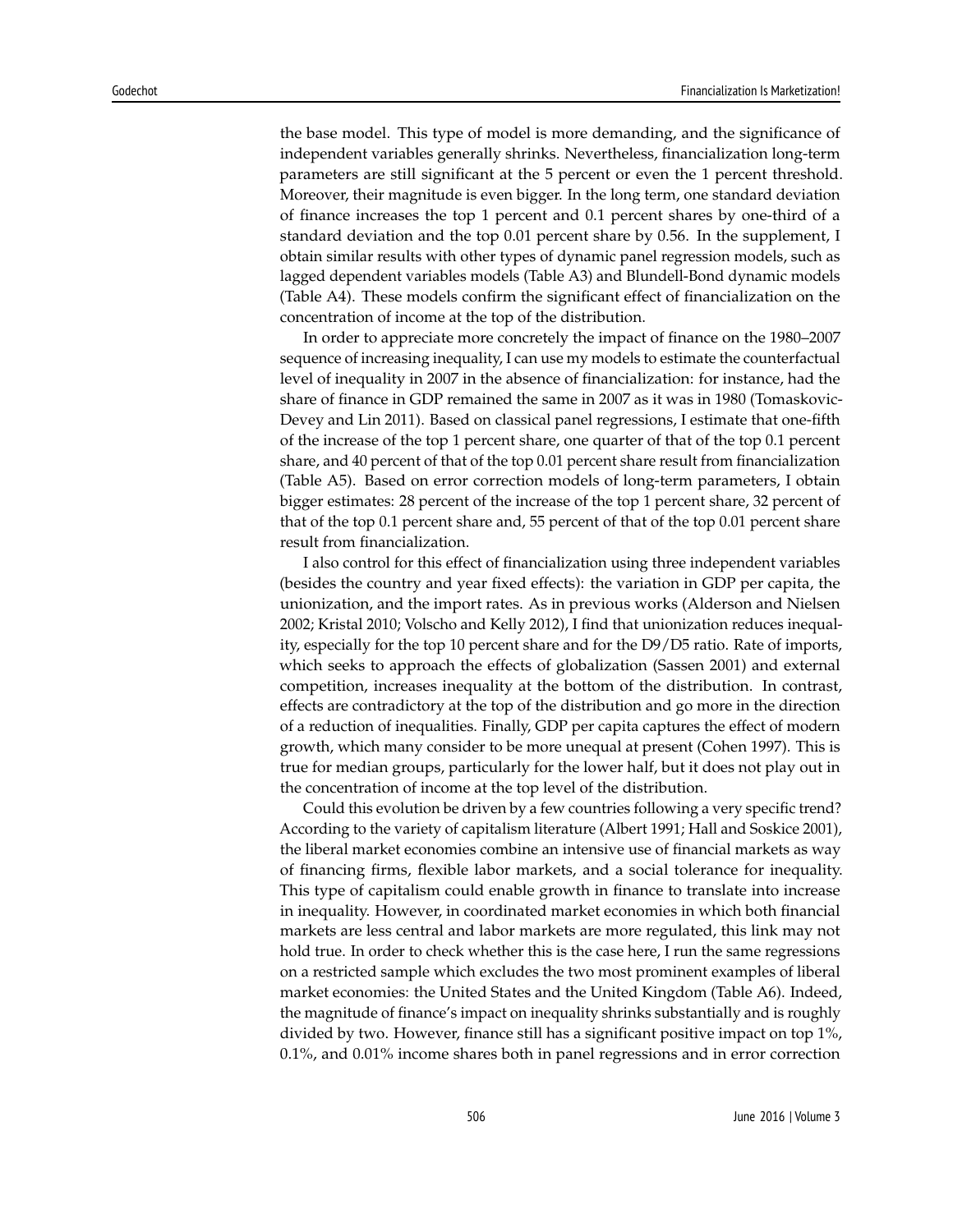models. Therefore, the impact of finance on inequality is not uniquely due to some specificities of Anglo-American capitalism. Even in coordinated market economies, such as France or Germany, financial markets can develop as an autonomous labor niche and finally disrupt the national income distribution (Godechot 2012; Streeck 2008). In fact, the boom occurred both later (in the mid 1990s) and from a smaller starting level than in the United States and the United Kingdom. These differences may account for the attenuation effect when excluding the two liberal market economies from the sample.

One might also worry about the effect of unobserved variables because of the limited number of control variables. In additional models in the supplement, I introduce supplementary control variables that are only available for limited subsamples, such as an indicator of computerization on the one hand (Table A7) and one of human capital on the other (Table A8). Statistical power decreases due to the reduction of the sample, but the conclusions remain broadly the same. One could fear that the introduction of the sole financial sector also captures the effect of other industries' correlated evolutions. The finance effect is maintained relative to other sectors when introducing the full industry partition— at least in the classical regression models. The effect of the financial sector is one of the most significant and robust across the whole income distribution (Table A9).<sup>7</sup>

Finally, OECD industry statistics help to break down the division between capital and labor in value added. Not surprisingly, the decline of labor in value added in the non-financial sectors is correlated with the increase in inequality (Table A10). However, the larger the share of labor in the financial sector, the more inequality in the economy, even when controlling for the share of the financial sector in the overall economy (the contribution of which remains positive). This means that the increase in inequality is due not only to the increase in the share of the financial sector in total profits but, moreover, to the increase in the share of finance in total wages. This result contrasts with those of Tomaskovic-Devey and Lin (2011), who show for the United States that two-thirds of the increase in the financial rent results from higher financial profits.

# The Respective Impacts of Various Forms of Financialization

I now wish to analyze the impact of financialization both above and below the financial sector as defined in industrial accounts. Primarily, financialization has been seen as a movement to change the non-financial firms, subjecting them to new shareholder value constraints. It favored the use of debt (1.2-fold increase between 1990 and 2007—Figure A12) and the payment of net dividends to shareholders (multiplication by 1.1—Figure A13), and it offered them the opportunity of acting as quasi-banks through the granting of loans and the acquisition of securities (multiplication by 1.8 of both financial incomes and financial assets—Figures A14 and A15).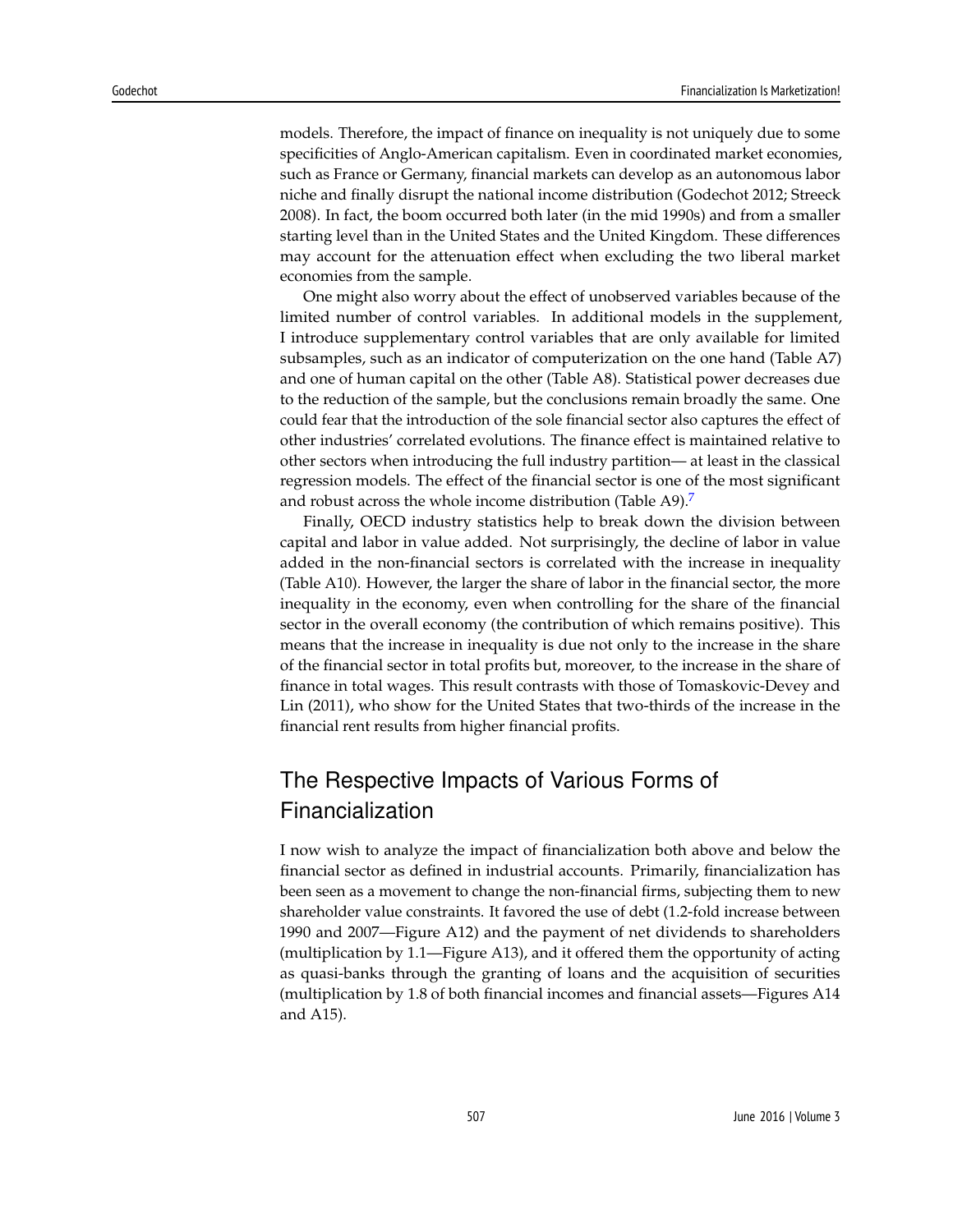|                                                                                                                                                                                                                                                                                                                                                                                                                                                                                                                                                                                                                                                                                   |                       |                       |                    |                       | A. Classical panel regression models (Equation 1) |                      |                    |                                                                                                                 |                       |
|-----------------------------------------------------------------------------------------------------------------------------------------------------------------------------------------------------------------------------------------------------------------------------------------------------------------------------------------------------------------------------------------------------------------------------------------------------------------------------------------------------------------------------------------------------------------------------------------------------------------------------------------------------------------------------------|-----------------------|-----------------------|--------------------|-----------------------|---------------------------------------------------|----------------------|--------------------|-----------------------------------------------------------------------------------------------------------------|-----------------------|
|                                                                                                                                                                                                                                                                                                                                                                                                                                                                                                                                                                                                                                                                                   | Finance<br>GDP        | Index<br>Gini         | D5/D1              | D9/D1                 | D9/D5                                             | Тор 10%<br>share     | Тор 1%<br>share    | Тор 0.1%<br>share                                                                                               | Тор 0.01%<br>share    |
| 1. Corporate debt/GDP (t-1)<br>N Obs./Countries/Years                                                                                                                                                                                                                                                                                                                                                                                                                                                                                                                                                                                                                             | $0.17*$               | 600/16/42<br>$-0.03$  | 373/16/42<br>0.13  | 373/16/42<br>0.09     | 0.04                                              | 536/16/42<br>$-0.07$ | 555/16/42<br>0.01  | 503/15/42<br>$0.05+$                                                                                            | 0.05                  |
|                                                                                                                                                                                                                                                                                                                                                                                                                                                                                                                                                                                                                                                                                   | 563/16/42             |                       |                    |                       | 373/16/42                                         |                      |                    |                                                                                                                 | 384/13/42             |
| 2. Net distributed income/ Oper-<br>N Obs./Countries/Years<br>ating surplus (t-1)                                                                                                                                                                                                                                                                                                                                                                                                                                                                                                                                                                                                 | 289/15/42<br>$-0.36*$ | 304/15/42<br>$-0.043$ | 224/15/30<br>0.031 | 224/15/30<br>$-0.085$ | 224/15/30<br>$-0.13$                              | 266/15/42<br>$0.14*$ | 280/15/42<br>0.086 | 226/13/42<br>0.13                                                                                               | 150/10/42<br>$-0.072$ |
|                                                                                                                                                                                                                                                                                                                                                                                                                                                                                                                                                                                                                                                                                   |                       |                       |                    |                       |                                                   |                      |                    |                                                                                                                 |                       |
| 3. Financial income/ Operating<br>surplus $(t-1)$                                                                                                                                                                                                                                                                                                                                                                                                                                                                                                                                                                                                                                 | 0.08                  | $-0.12$               | $-0.36*$           | $-0.33*$              | $-0.09$                                           | $-0.4*$              | $-0.3*$            | $-0.23*$                                                                                                        | 0.07                  |
| N Obs./Countries/Years                                                                                                                                                                                                                                                                                                                                                                                                                                                                                                                                                                                                                                                            | 289/15/42             | 304/15/42             | 224/15/30          | 224/15/30             | 224/15/30                                         | 266/15/42            | 280/15/42          | 226/13/42                                                                                                       | 150/10/42             |
| 4. Financial assets/GDP (t-1)                                                                                                                                                                                                                                                                                                                                                                                                                                                                                                                                                                                                                                                     | $-0.09$               | $-0.17$               | $-0.3*$            | $-0.16**$             | 0.04                                              | $-0.35*$             | $-0.19*$           | $-0.15$                                                                                                         | $-0.18$               |
| N Obs./Countries/Years                                                                                                                                                                                                                                                                                                                                                                                                                                                                                                                                                                                                                                                            | 267/16/23             | 287/16/23             | 236/16/23          | 236/16/23             | 236/16/23                                         | 260/16/23            | 260/16/23          | 225/14/23                                                                                                       | 165/11/23             |
|                                                                                                                                                                                                                                                                                                                                                                                                                                                                                                                                                                                                                                                                                   |                       |                       |                    |                       | B. Error correction models (Equation 2)           |                      |                    |                                                                                                                 |                       |
|                                                                                                                                                                                                                                                                                                                                                                                                                                                                                                                                                                                                                                                                                   |                       |                       | ⊲                  |                       | ◁                                                 |                      | ◁                  | ◁                                                                                                               | ◁                     |
|                                                                                                                                                                                                                                                                                                                                                                                                                                                                                                                                                                                                                                                                                   | Fin./GDP              | $\Delta$ Gini         | D5/D1              | D9/D1                 | D9/D5                                             | Тор 10%              | Тор 1%             | Тор 0.1%                                                                                                        | Тор 0.01%             |
| 1. Corp. debt/GDP (t-1)                                                                                                                                                                                                                                                                                                                                                                                                                                                                                                                                                                                                                                                           | 0.376                 | $-0.039$              | 0.114              | 0.328 <sup>†</sup>    | 0.252                                             | 0.008                | 0.060              | 0.124                                                                                                           | 0.441                 |
| 2. Net distributed income/ Oper-<br>ating surplus (t-1)                                                                                                                                                                                                                                                                                                                                                                                                                                                                                                                                                                                                                           | $-0.336\dagger$       | $-0.262$              | 0.223              | 0.145                 | $-0.066$                                          | $0.240+$             | 0.113              | 0.196                                                                                                           | $-0.298$              |
| Financial income/ Operating<br>surplus $(t-1)$<br>$\ddot{\mathrm{c}}$                                                                                                                                                                                                                                                                                                                                                                                                                                                                                                                                                                                                             | 0.141                 | $-0.148$              | $-0.490$           | $-0.495$              | $-0.156$                                          | $-0.457*$            | $-0.296*$          | $-0.252$                                                                                                        | 0.085                 |
| 4. Financial assets/GDP (t-1)                                                                                                                                                                                                                                                                                                                                                                                                                                                                                                                                                                                                                                                     | $-0.270$              | $-0.450$              | $-0.278$           | $-0.124$              | 0.014                                             | $-0.423*$            | $-0.209$           | $-0.264$                                                                                                        | $-0.696$              |
| Note: Each cell corresponds to a different model. OLS models with country and year fixed effects and panel-corrected standard errors. I also use GDP per capita, union rate, and import<br>Definition of variables and their sources are detailed in the online supplement in Table A1. Here I display country demeaned standard estimates in order to compare the effects of different<br>rate as control variables and also stock exchange index in order to control for the price of financial assets. Complete models are displayed in the online supplement (Tables A11 to A14)<br>variables in terms of within-country standard deviations<br>$*_{p}$ < 0.01, $+_{p}$ < 0.1 |                       |                       |                    |                       |                                                   |                      |                    | For error correction models (B), I display long-term equilibrium effects obtained with Bewley's transformation. |                       |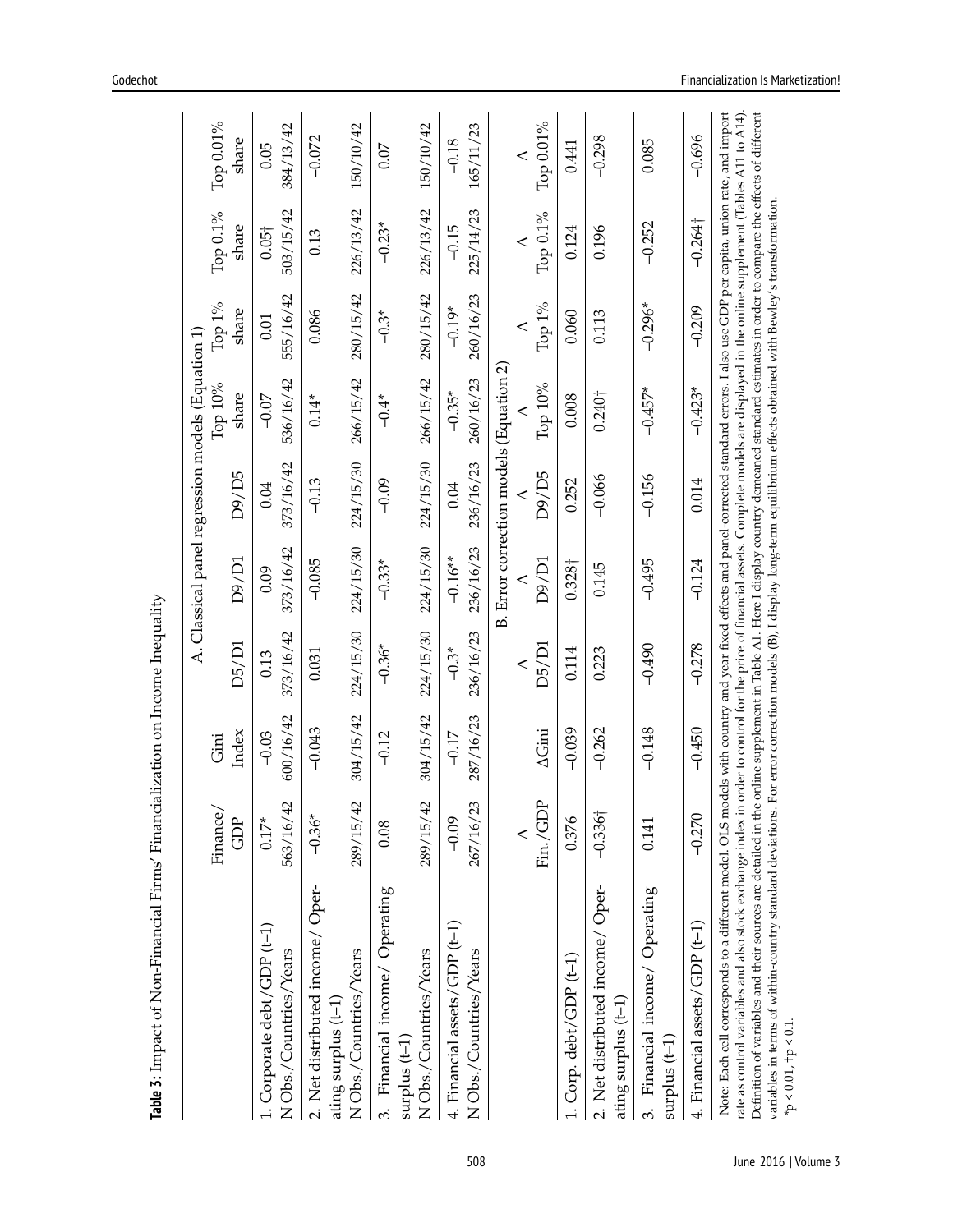Submission to shareholder value contributes only moderately to rising inequality (Table 3, lines 1 and 2). Business debt is clearly associated with a greater financial sector, but its impact on inequality is quite heterogeneous: according to panel regressions, it increases inequality at the bottom of the distribution (D5/D1) and at the very top (with an increase in the share of the top 0.1 percent); by contrast, it decreases in the top 10 percent share. Those results also contrast with ECM models showing a long-term positive impact on D9/D1 and D9/D5 ratios. Priority given to shareholders' remuneration has heterogeneous effects on inequality as well: a positive effect in the top of the distribution as in Dünhaupt (2014), but moderate and more strongly significant only for the top 10 percent share. Moreover, it turns negative for the ratio D9/D5. This mitigated result perhaps comes from the fact that in some countries, especially the United States, the shareholder orientation is reflected more by share buyback policies than by the payment of dividends (Hecht 2014).

Bankarization of non-financial firms is not associated with increased withincountry inequality. On the contrary, this movement is both negatively and significantly correlated with the increase of the financial sector and rising inequality (Table 3, lines 3 and 4). I would not venture to interpret this result here (which would imply further detailing the mechanisms). I mainly use it as a negative test on my sample of the positive relationship established for non-financial firms in the United States (Lin and Tomaskovic-Devey 2013). The divergence may be due to differences in field (the United States versus OECD), sources, and definition of variables. Moreover, Lin and Tomaskovic-Devey analyze the effects of non-financial firms' bankarization on within-industry inequality rather than on national inequality as I do here. They therefore exclude the financial sector by definition. The dynamic they investigate might not be at odds with the evolution of aggregate inequality in the economy (particularly fueled by the increasing pay differential between the financial and non-financial sectors). Finally, financial income and financial assets from the national accounts are not consolidated and the indicators used can also capture a tendency to reorganize production.

Three variables may be used as a proxy for household financialization: the rise of financial securities in household savings, should they be directly in shares (multiplied by 1.8 between 1990 and 2007—see Figure A16) or managed by a third party within a mutual fund (multiplied by 4.7 over the same period—Figure A17), and the rise in debt (multiplied by 1.6—Figure A18).

Financial securities in household savings increased, particularly thanks to the development of intermediated asset management by mutual funds, boosted by favorable policies, especially in the United States (Montagne 2006; Saez and Zucman 2014). This form of financialization of household savings is the most correlated with the growth of inequality in particular by contributing to the widening gaps between the upper and bottom deciles, but also by impacting the concentration at the highest level (Table 4).

Similarly, the rise in indebtedness contributes significantly to the increase in inequality in the middle of the income distribution and, to a lesser extent, to the concentration of remuneration at its top. Given these initial statistics, the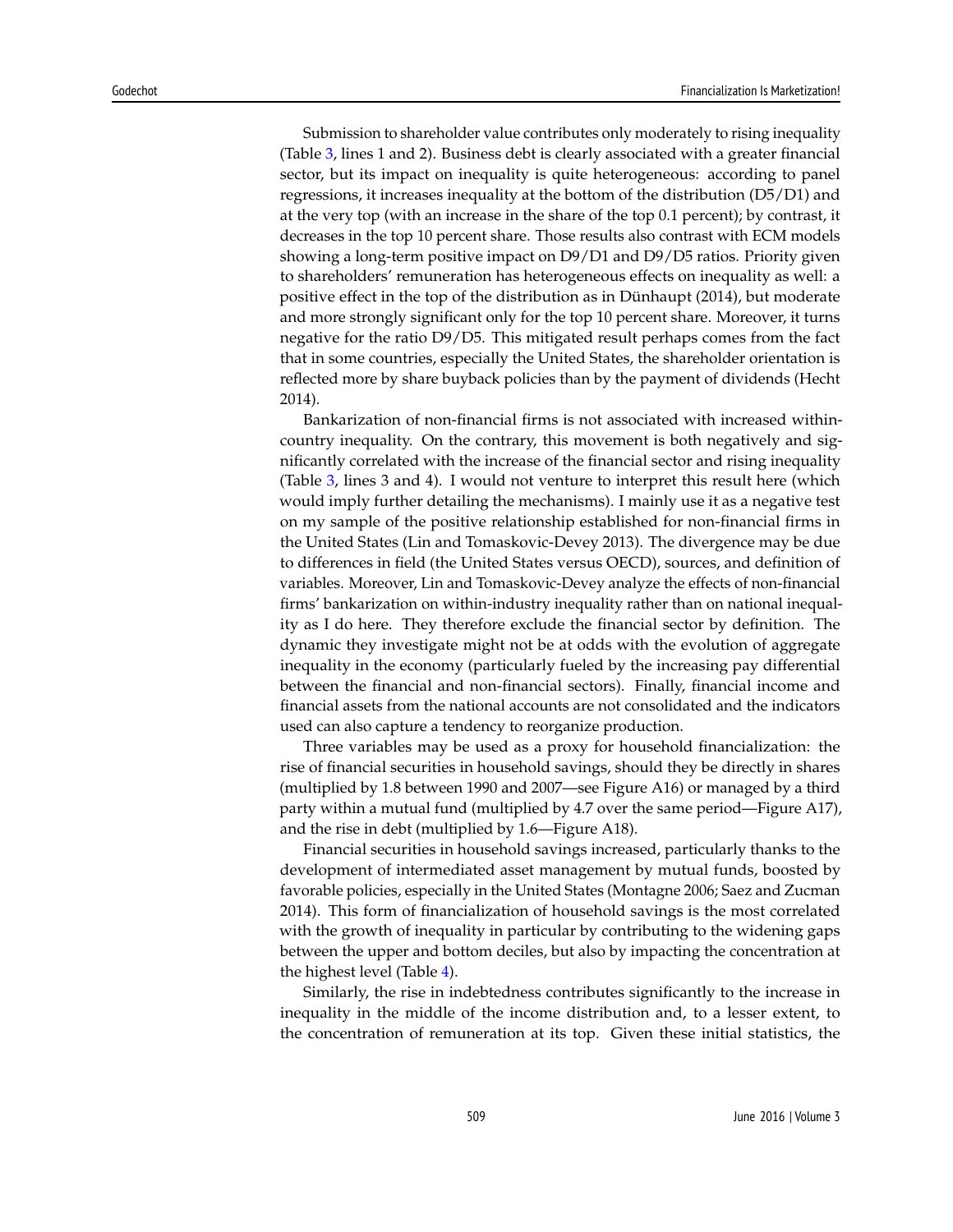|                                                                                                                                                                                                                                                                                                                                                                                                                                                                                                                                                                                                                                                                                                                                                                                                                                    |                      |                    |                |                |                                         | A. Classical panel regression models (Equation 1) |                      |                    |            |
|------------------------------------------------------------------------------------------------------------------------------------------------------------------------------------------------------------------------------------------------------------------------------------------------------------------------------------------------------------------------------------------------------------------------------------------------------------------------------------------------------------------------------------------------------------------------------------------------------------------------------------------------------------------------------------------------------------------------------------------------------------------------------------------------------------------------------------|----------------------|--------------------|----------------|----------------|-----------------------------------------|---------------------------------------------------|----------------------|--------------------|------------|
|                                                                                                                                                                                                                                                                                                                                                                                                                                                                                                                                                                                                                                                                                                                                                                                                                                    | Finance/ Gini<br>GDP | Index              | D5/D1          | D9/D1          | Тор 10%<br>D9/D5                        | Тор 1%<br>share                                   | Top $0.1\%$<br>share | Тор 0.01%<br>share | share      |
| Shares and other par-                                                                                                                                                                                                                                                                                                                                                                                                                                                                                                                                                                                                                                                                                                                                                                                                              | $-0.29*$             | $-0.25*$           | $-0.16$        | $-0.25*$       | $-0.24*$                                | $-0.18*$                                          | $-0.04$              | 0.06               | 0.1        |
| ticipations without mutual<br>funds/GDP $(t-1)$                                                                                                                                                                                                                                                                                                                                                                                                                                                                                                                                                                                                                                                                                                                                                                                    |                      |                    |                |                |                                         |                                                   |                      |                    |            |
| Mutual funds/ $GDP(t-1)$                                                                                                                                                                                                                                                                                                                                                                                                                                                                                                                                                                                                                                                                                                                                                                                                           | $\overline{0}$       | $0.41*$            | $0.3*$         | $0.55*$        | $0.5*$                                  | 0.07                                              | 0.11                 | $0.17*$            | $0.36*$    |
| N Obs./Countries/Years                                                                                                                                                                                                                                                                                                                                                                                                                                                                                                                                                                                                                                                                                                                                                                                                             | 245/15/23            | 263/15/23          | 219/15/23      | 219/15/23      | 219/15/23                               | 238/15/23                                         | 238/15/23            | 211/14/23          | 155/11/23  |
| 2. Household debt/ GDP                                                                                                                                                                                                                                                                                                                                                                                                                                                                                                                                                                                                                                                                                                                                                                                                             | $0.52*$              | 0.01               | $0.29*$        | $0.27*$        | 0.03                                    | 0.11                                              | $0.17*$              | $0.17*$            |            |
| N Obs./Countries/Years<br>$(1-1)$                                                                                                                                                                                                                                                                                                                                                                                                                                                                                                                                                                                                                                                                                                                                                                                                  | 563/16/42            | 600/16/42          | 373/16/42      | 373/16/42      | 373/16/42                               | 536/16/42                                         | 555/16/42            | 503/15/42          | 384/13/42  |
|                                                                                                                                                                                                                                                                                                                                                                                                                                                                                                                                                                                                                                                                                                                                                                                                                                    |                      |                    |                |                | B. Error correction models (Equation 2) |                                                   |                      |                    |            |
|                                                                                                                                                                                                                                                                                                                                                                                                                                                                                                                                                                                                                                                                                                                                                                                                                                    | AFi./GDP             | $\Delta \rm{Gini}$ | $\Delta DS/D1$ | $\Delta D9/D1$ | AD9/D5                                  | <b>ДТор 10%</b>                                   | $\Delta$ Top 1%      | ATop 0.1%          | ATop 0.01% |
| Shares and other par-                                                                                                                                                                                                                                                                                                                                                                                                                                                                                                                                                                                                                                                                                                                                                                                                              | $-0.462$             | $-0.026$           | $-0.299$       | $-0.435*$      | $-0.279$                                | $-0.280*$                                         | $-0.152\dagger$      | $-0.071$           | 0.029      |
| ticipations without mutual<br>funds/ $GDP(t-1)$                                                                                                                                                                                                                                                                                                                                                                                                                                                                                                                                                                                                                                                                                                                                                                                    |                      |                    |                |                |                                         |                                                   |                      |                    |            |
| Mutual funds/ ${\rm GDP}\ (t\hbox{--}1)$                                                                                                                                                                                                                                                                                                                                                                                                                                                                                                                                                                                                                                                                                                                                                                                           | 0.151                | 0.167              | $0.413*$       | $0.663*$       | $0.473*$                                | 0.075                                             | $0.110$<br>$0.141$   | 0.207              | 0.416      |
| 2. Household debt/ GDP<br>$\left( -1\right)$                                                                                                                                                                                                                                                                                                                                                                                                                                                                                                                                                                                                                                                                                                                                                                                       | $0.814*$             | $-0.120$           | 0.448          | $0.887*$       | $0.577*$                                | $-0.108$                                          |                      | 0.225              | 0.359      |
| the effects of different variables in terms of within-country standard deviations. For error correction models (B), I display long-term equilibrium effects that I calculate using Bewley's<br>Note: Each cell corresponds to a different model. OLS models with country and year fixed effects and panel-corrected standard errors. I also use GDP per capita, union rate, and import<br>rate as control variables and also, for Panel 1 models, stock exchange index in order to control for the price of financial assets. Complete models are displayed in the online supplement<br>(Tables A15 to A16). Definition of variables and their sources are detailed in the online supplement in Table A1. Here I display country-demeaned standard estimates in order to compare<br>$*_P < 0.01$ , $+_P < 0.1$ .<br>transformation |                      |                    |                |                |                                         |                                                   |                      |                    |            |
|                                                                                                                                                                                                                                                                                                                                                                                                                                                                                                                                                                                                                                                                                                                                                                                                                                    |                      |                    |                |                |                                         |                                                   |                      |                    |            |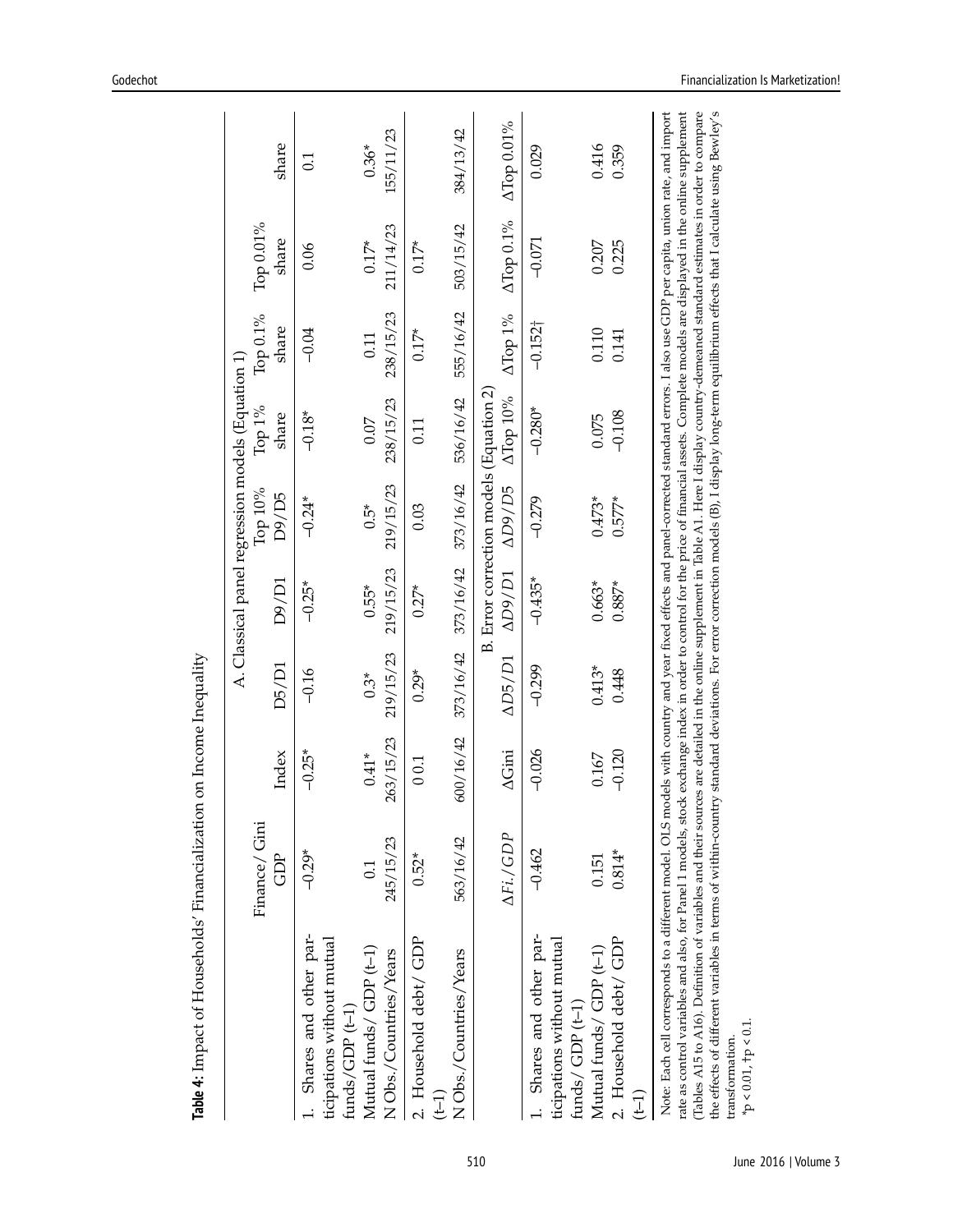financialization of households contributes more to the increase in inequality than that of firms.

Let us now consider financialization within the financial sector. Financialization relates less to the evolution of the full sector than to the rise of the financial markets and the replacement of personalized credit relationships with the anonymous trade of securities. Two variables capture this phenomenon: first, the tremendous increase in the volume of stocks traded in national stock exchanges (multiplied by 11 between 1990 and 2007—Figure A19) and second, the growth of shares held on the asset side of banks' balance sheets (multiplied by 3.2 over the same period—Figure A21).

The models in the first line of Table 5 confirm the work of Dünhaupt (2014) and Kus (2013). They clearly show that market activity, measured by the volume of transactions, contributed substantially to rising inequality. Its impact increases as one moves up the income distribution: a standard deviation increase in volume increases my inequality measures ranging from D9/D1 to the share of the top 0.01 percent significantly, by 0.2 to 0.3 standard deviation (while panel regressions and ECM differ for the top 0.01 percent share). Models in the second line not only show the crucial impact of the swelling banks' balance sheets but also their marketization. Hence, loan assets have no robust significant role. On the contrary, shares and related equity held in the banks' balance sheets are significantly correlated with the increase in inequality—and all the more so when one puts the focus at the highest level.

What conclusions can we draw from these different results? The various dimensions of financial activity are strongly intertwined, making their interpretation "all things being equal" somewhat delicate, $8$  not to mention the fact that the combination of missing data in my different series can dramatically reduce statistical power. In Table 6, I try the exercise with the four variables that are the most related to increasing inequality in the models above: household savings through mutual funds, household debt, the volume of stocks traded in stock exchanges, and the amount of shares in the assets of banks. The first striking result—the unequal effect of household debt—disappears once I control for market activity. So it is not so much the growth of the somewhat traditional credit to households that promotes inequality, but rather its recent securitization, which has also contributed significantly to the financial crisis (Fligstein and Goldstein 2010). The impact of household savings through mutual funds also substantially diminishes with the introduction of the financial markets activity indicator, but retains a significant positive effect on the gap between upper and lower deciles. The volumes of stocks traded and banks' assets held through shares keep their explanatory power and particularly explain the concentration of pay in the most prosperous fractions. The volume of stocks traded has, in the end, the most robust effect, resulting in 0.2 to 0.4 standard deviation of the inequality indicator considered.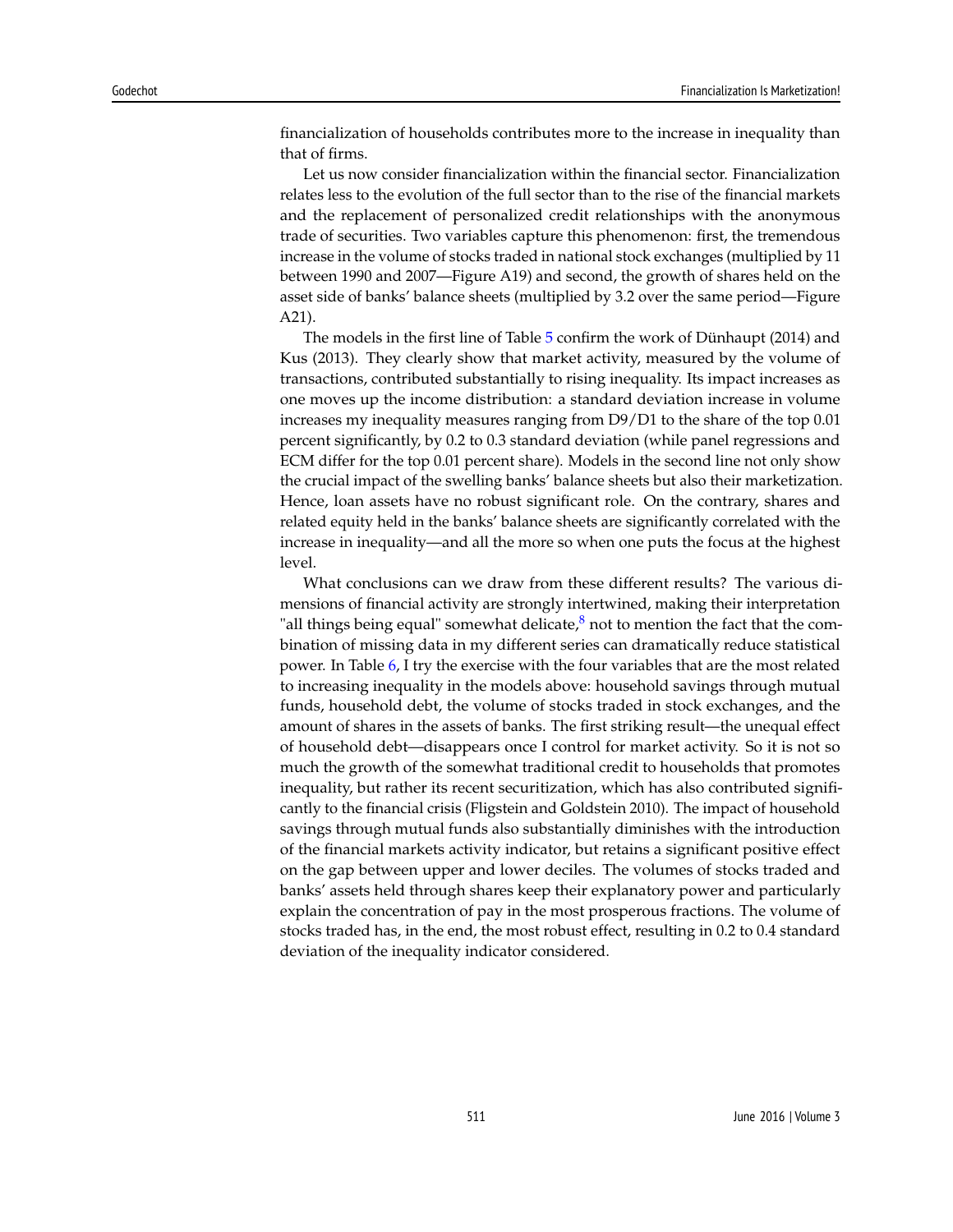|                                                                                                                                                                                                                                                                                                                                                                                      |           |                     |                |                |                                         | A. Classical panel regression models (Equation 1) |           |                |            |
|--------------------------------------------------------------------------------------------------------------------------------------------------------------------------------------------------------------------------------------------------------------------------------------------------------------------------------------------------------------------------------------|-----------|---------------------|----------------|----------------|-----------------------------------------|---------------------------------------------------|-----------|----------------|------------|
|                                                                                                                                                                                                                                                                                                                                                                                      | Finance/  | Gini                |                |                |                                         | Тор 10%                                           | Тор 1%    | Тор 0.1%       | Тор 0.01%  |
|                                                                                                                                                                                                                                                                                                                                                                                      | Ĝ         | Index               | D5/D1          | D9/D1          | D9/D5                                   | share                                             | share     | share          | share      |
| Volume of stocks                                                                                                                                                                                                                                                                                                                                                                     | $0.39*$   | $\overline{0}$      | $-0.06$        | 0.18           | $0.22*$                                 | $0.24*$                                           | $0.28*$   | $0.3*$         | $0.49*$    |
| traded/GDP (t-1)                                                                                                                                                                                                                                                                                                                                                                     |           |                     |                |                |                                         |                                                   |           |                |            |
|                                                                                                                                                                                                                                                                                                                                                                                      | 356/18/23 | 18/23<br>385/       | 308/18/23      | 308/18/23      | 308/18/23                               | 355/18/23                                         | 355/18/23 | 285/15/23      | 206/12/23  |
| Obs./Countries/Years                                                                                                                                                                                                                                                                                                                                                                 |           |                     |                |                |                                         |                                                   |           |                |            |
| 2. Loans in assets/ GDP<br>$(1-1)$                                                                                                                                                                                                                                                                                                                                                   | $0.42*$   | SÓ.<br>P            | $-0.05$        | $-0.06$        | $-0.05$                                 | $-0.14\dagger$                                    | $-0.06$   | $0.18*$        | 0.08       |
|                                                                                                                                                                                                                                                                                                                                                                                      |           |                     |                |                |                                         |                                                   |           |                |            |
| Shares and related eq-<br>uity assets/ $GDP(t-1)$                                                                                                                                                                                                                                                                                                                                    | 0.12      | $0.31*$             | $-0.08$        | 0.15           | 0.26                                    | 0.14                                              | 0.17      | $0.43*$        | $0.61*$    |
|                                                                                                                                                                                                                                                                                                                                                                                      |           | 267/16/23 287/16/23 | 236/16/23      | 236/16/23      | 236/16/23                               | 260/16/23                                         | 260/16/23 | 225/14/23      | 165/11/23  |
| Obs./Countries/Years                                                                                                                                                                                                                                                                                                                                                                 |           |                     |                |                |                                         |                                                   |           |                |            |
|                                                                                                                                                                                                                                                                                                                                                                                      |           |                     |                |                | B. Error correction models (Equation 2) |                                                   |           |                |            |
|                                                                                                                                                                                                                                                                                                                                                                                      | AFi./GDP  | $\Delta$ Gini       | $\Delta DS/D1$ | $\Delta D9/D1$ | $\Delta D9/D5$                          | ATop 10%                                          | ATop 1%   | ATop 0.1%      | ATop 0.01% |
| Volume of stocks                                                                                                                                                                                                                                                                                                                                                                     | 0.472     | 0.420               | $-0.171$       | 0.104          | $0.202\dagger$                          | $0.262\dagger$                                    | 0.272     | $0.275\dagger$ | $-0.175$   |
| traded/ $GDP$ ( $t-1$ )                                                                                                                                                                                                                                                                                                                                                              |           |                     |                |                |                                         |                                                   |           |                |            |
| 2. Loans in assets/ GDP                                                                                                                                                                                                                                                                                                                                                              | 0.310     | $-0.059$            | 0.115          | 0.288          | 0.074                                   | $-0.043$                                          | 0.058     | 0.256          | 0.281      |
| $(1-1)$                                                                                                                                                                                                                                                                                                                                                                              |           |                     |                |                |                                         |                                                   |           |                |            |
| Shares and related eq-                                                                                                                                                                                                                                                                                                                                                               | 0.043     | $-0.354$            | $-0.093$       | 0.068          | 0.129                                   | 0.100                                             | 0.216     | $0.522*$       | $1.203*$   |
| uity assets/ $GDP$ ( $t-1$ )                                                                                                                                                                                                                                                                                                                                                         |           |                     |                |                |                                         |                                                   |           |                |            |
| Note: Each cell corresponds to a different model. OLS models with country and year fixed effects and panel-corrected standard errors. I also use GDP per capita, union rate, and import<br>rate as control variables and also stock exchange index in order to control for the price of financial assets. Complete models are displayed in the online supplement (Tables A17 to A18) |           |                     |                |                |                                         |                                                   |           |                |            |
| Definition of variables and their sources are detailed in the online supplement in Table A1. Here I display country-demeaned standard estimates in order to compare the effects of different<br>variables in terms of within-country standard deviations. For error correction models (B), I display long term-equilibrium effects that I calculate using Bewley's transformation.   |           |                     |                |                |                                         |                                                   |           |                |            |
| $*_{\text{P}} < 0.01, \, \text{tp} < 0.1$                                                                                                                                                                                                                                                                                                                                            |           |                     |                |                |                                         |                                                   |           |                |            |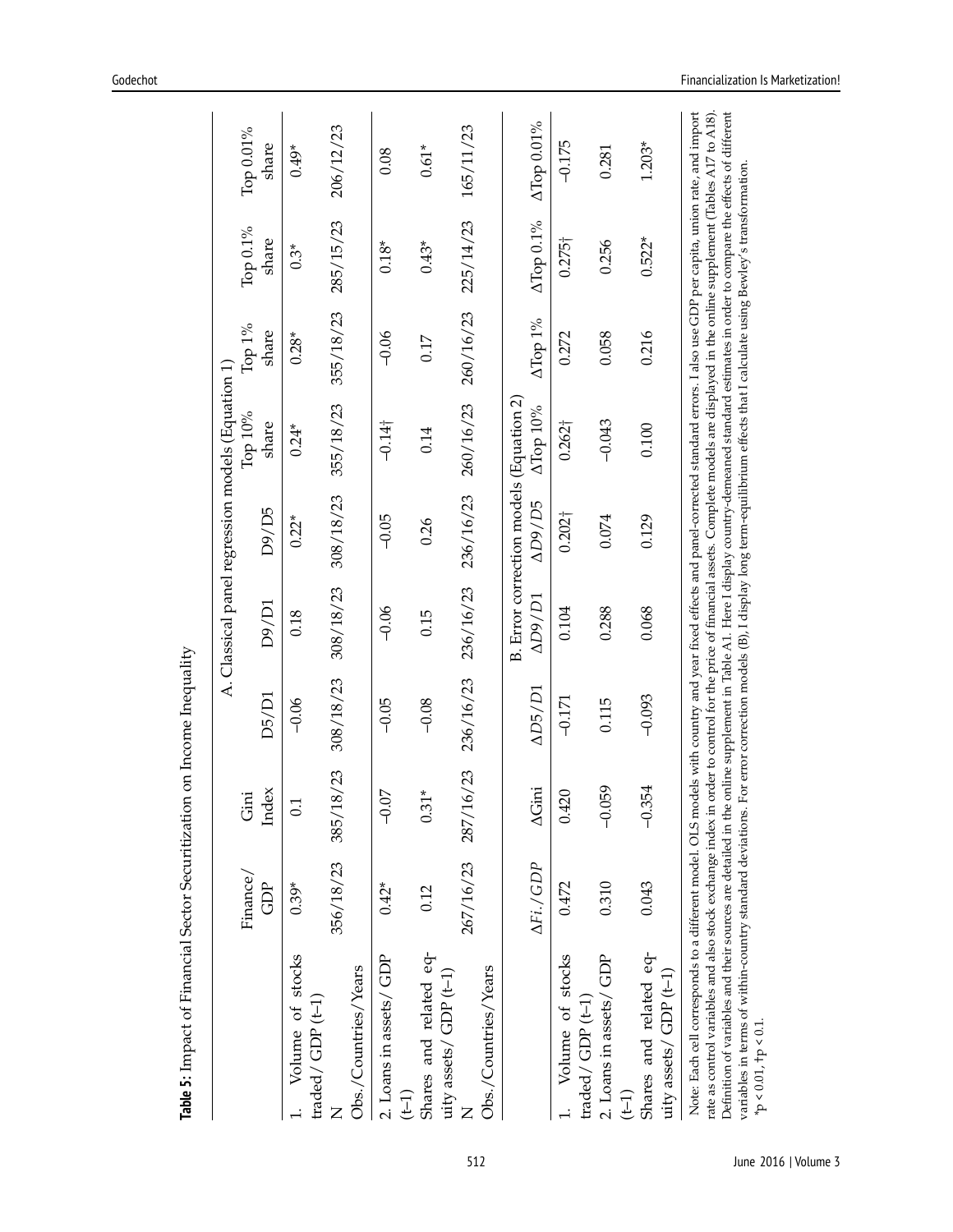|                                                                   |               |               |                |                | A. Classical panel regression models (Equation 1) |                           |                          |           |               |
|-------------------------------------------------------------------|---------------|---------------|----------------|----------------|---------------------------------------------------|---------------------------|--------------------------|-----------|---------------|
|                                                                   | Finance/      | Gini          |                |                |                                                   | Тор 10%                   | Top $1\%$                | Тор 0.1%  | Тор 0.01%     |
|                                                                   | ĜD            | Index         | D5/D1          | D9/D1          | D9/D5                                             | share                     | share                    | share     | share         |
| Household participation in                                        | $-0.12$       | $0.28*$       | $0.38*$        | $0.43*$        | $0.24*$                                           | $-0.08$                   | $-0.01$                  | $-0.01$   | 0.15          |
| Household debt/ GDP (t-1)<br>mutual funds/GDP (t-1)               | $0.18\dagger$ | $-0.08$       | $-0.28*$       | $-0.14$        | $-0.03$                                           | $-0.21*$                  | $-0.12$                  | 0.04      | $0.39*$       |
| Volume of stocks traded/<br>$GDP(t-1)$                            | $0.39*$       | $-0.08$       | $-0.12$        | $0.18\dagger$  | $0.38*$                                           | $0.22*$                   | $0.28*$                  | $0.24*$   | $0.21\dagger$ |
| Shares and related equity in<br>banks' assets/                    |               |               |                |                |                                                   |                           |                          |           |               |
| $GDP(t-1)$                                                        | $0.26*$       | 0.14          | $-0.3*$        | $-0.01$        | $0.24*$                                           | 0.04                      | 0.19                     | $0.44*$   | $0.66*$       |
| N Obs./Countries/Years                                            | 245/15/23     | 263/15/23     | 219/15/23      | 219/15/23      | 219/15/23                                         | 238/15/23                 | 238/15/23                | 211/14/23 | 155/11/23     |
|                                                                   |               |               |                |                | B. Error correction models (Equation 2)           |                           |                          |           |               |
|                                                                   | AFin./GDP     | $\Delta$ Gini | $\Delta$ D5/D1 | $\Delta D9/D1$ | AD9/D5                                            | $\Delta {\rm Top}$ $10\%$ | $\Delta \mathrm{Top}$ 1% | ATop 0.1% | ATop 0.01%    |
| Household participation in<br>mutual funds $\angle$ GDP ( $t-1$ ) | $-0.175$      | 0.225         | $0.554*$       | $0.603*$       | 0.214                                             | $-0.054$                  | $-0.060$                 | $-0.004$  | 0.302         |
| Household debt/GDP (t-1)                                          | 0.191         | 0.459         | $-0.079$       | 0.277          | 0.119                                             | $-0.185$                  | $-0.212$ <sup>+</sup>    | 0.058     | 0.639         |
| Volume of stocks traded/                                          | $0.719*$      | 0.248         | $-0.485*$      | $-0.272$       | $0.313\dagger$                                    | 0.210 <sup>†</sup>        | $0.285*$                 | 0.183     | $-0.596$      |
| Shares and related equity in<br>$GDP(t-1)$                        |               |               |                |                |                                                   |                           |                          |           |               |
| banks' assets/<br>$GDP(t-1)$                                      | 0.163         | $-0.411$      | $-0.483*$      | $-0.156$       | 0.293 <sup>†</sup>                                | $-0.079$                  | 0.192 <sup>†</sup>       | $0.413*$  | 1.075         |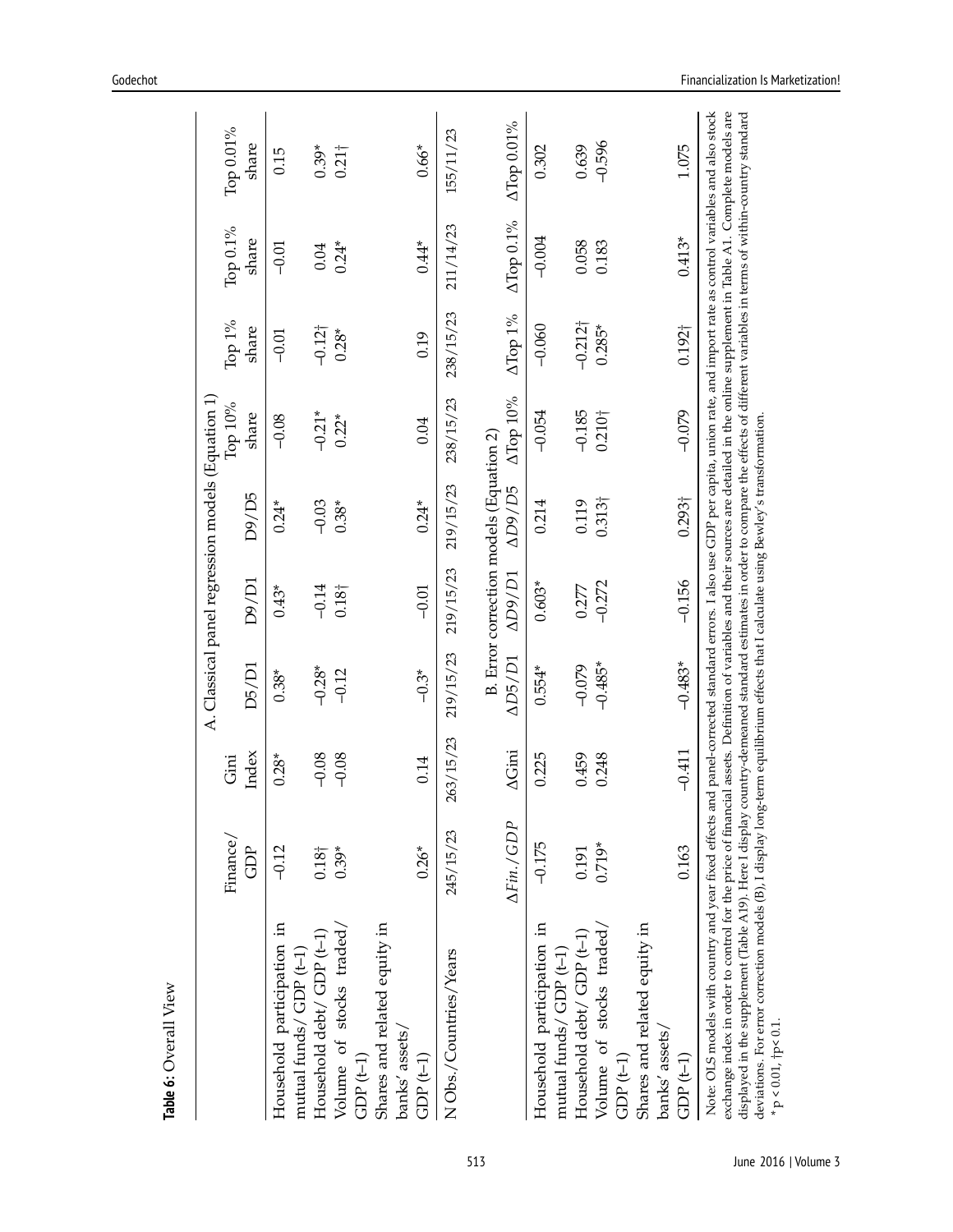## Financialization is Marketization

This statistical overview based on 18 OECD countries confirms the link between financialization and growing inequality in advanced market societies. It also measures the relative impact of its various forms. In these countries, financialization of non-financial firms does not contribute to inequality when it takes the form of bankarization, or only little when it takes the form of shareholder orientation. Households' financialization nourishes more inequality, but only if it is accompanied by the delegation of powers to financial intermediaries (in the form of mutual funds) and through the securitization of credit. Within the financial sector, not all financial activity promotes increasing inequality. The traditional credit activities to households and businesses have little impact. The new activities around financial markets favor more inequality, as shown by the impact of shares on bank balance sheets and the volume of stocks traded. Why? On financial markets, the work organization allows some actors (traders, salespersons, and, moreover, heads of trading rooms) to capture some of the key assets, move them elsewhere (or threaten to do so), and, consequently, collect their fruits (Godechot 2008). Put to this inequality test, financialization appears essentially as a phenomenon of marketization.

Therefore, the link between finance and inequality is mainly due to the apparition of a rent on the financial markets and its appropriation by a minority. Some aspects of this phenomenon are well explained, whereas others need further exploration. The theory of superstars—and moreover that of hold-up—account well for the very unequal distribution of this rent. In addition, the origin of financial rent is beginning to be elucidated. Financial deregulation of the past thirty years, creating new markets, favored its emergence (Philippon and Reshef 2012, 2013; Boustanifar, Grant, and Reshef 2014). So, as in Flaherty (2015), I logically find in my data a link between financial deregulation and income inequality (see Table A20). However, the reasons for the persistence of this rent are less known. Why does it increase in the medium term and why doesn't it decrease over time due to free entrance and dissemination of the knowledge necessary for its exploitation? The banking concentration, which limits competition, probably helps, as shown by its significant positive impact on the D9/D1 and D9/D5 ratios and the share of the top 0.01 percent (see Table A20). Through their frequent rescue plans, states and central banks also artificially fuel finance profitability. Finally, the theory of hold-up could contribute some elements as well. If the organization of financial work cannot prevent some employees from appropriating part of the key assets and if firms cannot index the employment contracts for this possibility, then this appropriation becomes a sunk cost required for the existence of financial activity. Through free entry, profits of financial sector firms could drop to the level of those in other sectors, although those employees who can appropriate assets remain better paid than elsewhere. Ultimately, the financial rent could only be earned by some employees. Unraveling the reasons for the long-term persistence of the financial rent would help us to better understand the unequal dynamics of contemporary capitalism.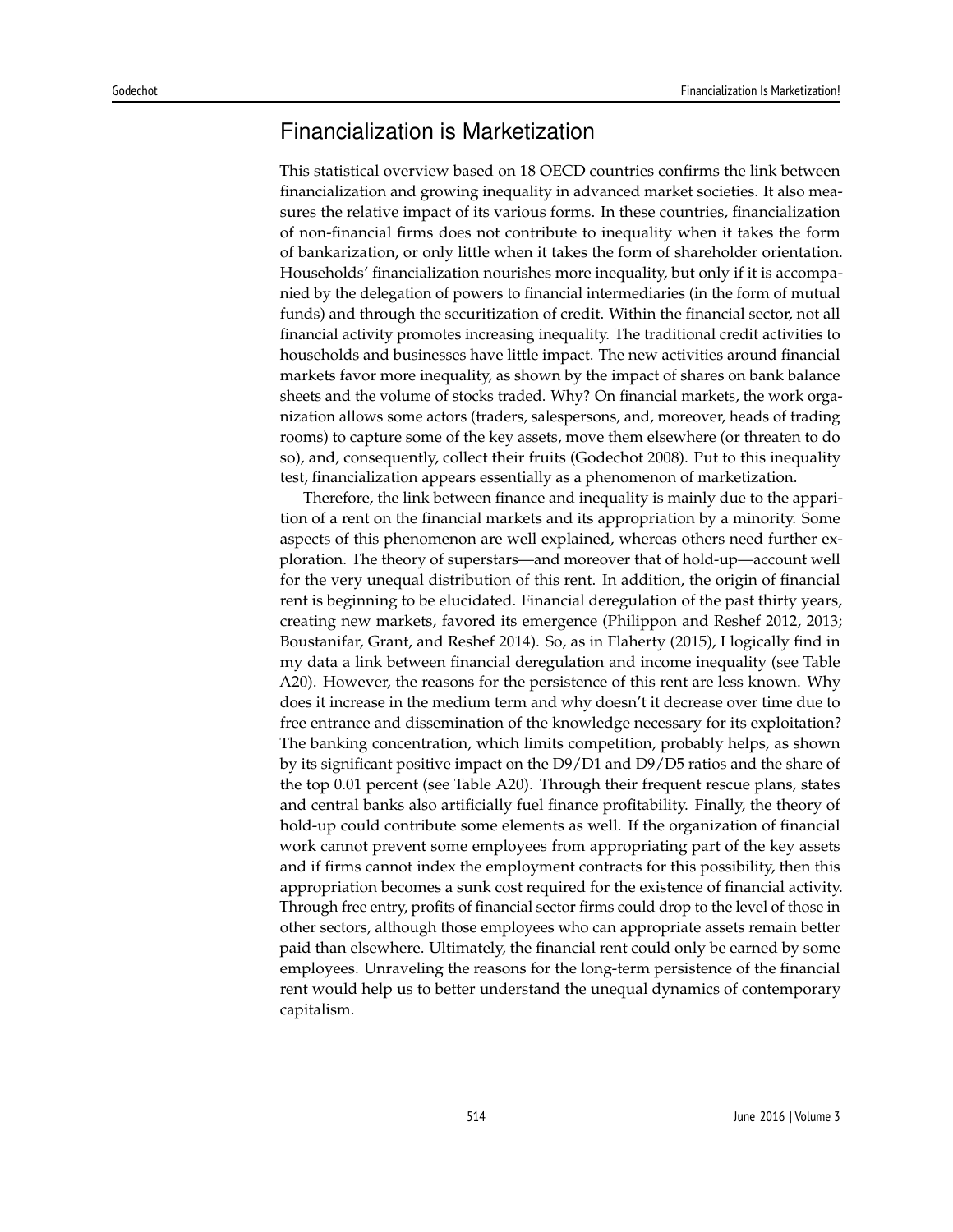#### **Notes**

- 1 Finance is a notion difficult to define and, moreover, delimitate precisely. Throughout this article, I will consider finance as the set of firms in charge of managing money in its various forms—ranging from deposits to credits and from fiduciary money to the most complicated financial securities.
- 2 The top 0.1 percent share is not defined for Finland. The top 0.01 percent share is not defined for Finland, Ireland, New Zealand, and Norway.
- 3 In my sample, the transitions to democracy in Spain and Portugal in the 1970s occurred many years before their financialization.
- 4 Due to lack of space, I only display main results throughout the article. Description of variables (Table A1), figures (A1 to A23), plotting evolutions, full regressions, and variants (Tables A2 to A19) can be found in the online supplement.
- 5 Solt estimates the Gini index every three years using the Luxemburg Income Study data and completes for missing years through interpolation (Solt 2009). This leads to a lack of precision in this variable for within panel regression. Moreover, some evolutions for some countries seem a little curious and contradict what we know from elsewhere (Cf. Denmark for the 1970s—Figure A1).
- 6 A distinction between banking and insurance is not always available. Moreover, it is rather heterogeneous from one year or one country to another.
- 7 I find a positive effect of agriculture as noted elsewhere (Alderson and Nielsen 2002). The reduction in the size of this sector therefore contributed to the decrease in inequality in the 1970s. Construction is also strongly linked to the increase in inequality, especially at the top of the distribution. The underlying mechanisms are far from clear and need further investigation.
- 8 When one financial activity mechanically implies another, then the variable representing the first must be seen more as an interaction variable than as a variable whose effect could be measured independently from the others.

### **References**

Albert, Michel. 1991. *Capitalisme contre capitalisme.* Paris: Seuil.

- Alderson, Arthur S., and François Nielsen. 2002. "Globalization and the Great U-Turn: Income Inequality Trends in 16 OECD Countries." *American Journal of Sociology* 107(5): 1244-1299. <http://dx.doi.org/10.1086/341329>
- Alvarez, Ignacio. 2015. "Financialization, Non-Financial Corporations and Income Inequality: The Case of France." *Socio-Economic Review* 13(3): 417-447. [http://dx.doi.org/10.1093/](http://dx.doi.org/10.1093/ser/mwv007) [ser/mwv007](http://dx.doi.org/10.1093/ser/mwv007)
- Atkinson, Anthony Barnes, and Thomas Piketty. 2010. *Top Incomes: A Global Perspective*. Oxford: Oxford University Press.
- Bakija, Jon, Adam Cole, and Bradley T. Heim. 2010. *Jobs and Income Growth of Top Earners and the Causes of Changing Income Inequality: Evidence from US Tax Return Data.* Unpublished manuscript. Williamstown: Williams College.
- Bazot, Guillaume. 2014. *Financial Consumption and the Cost of Finance: Measuring Financial Efficiency in Europe (1950-2007).* PSE Working Paper n2014-17. Archive ouverte pluridisciplinaire HAL. <https://halshs.archives-ouvertes.fr/halshs-00986912>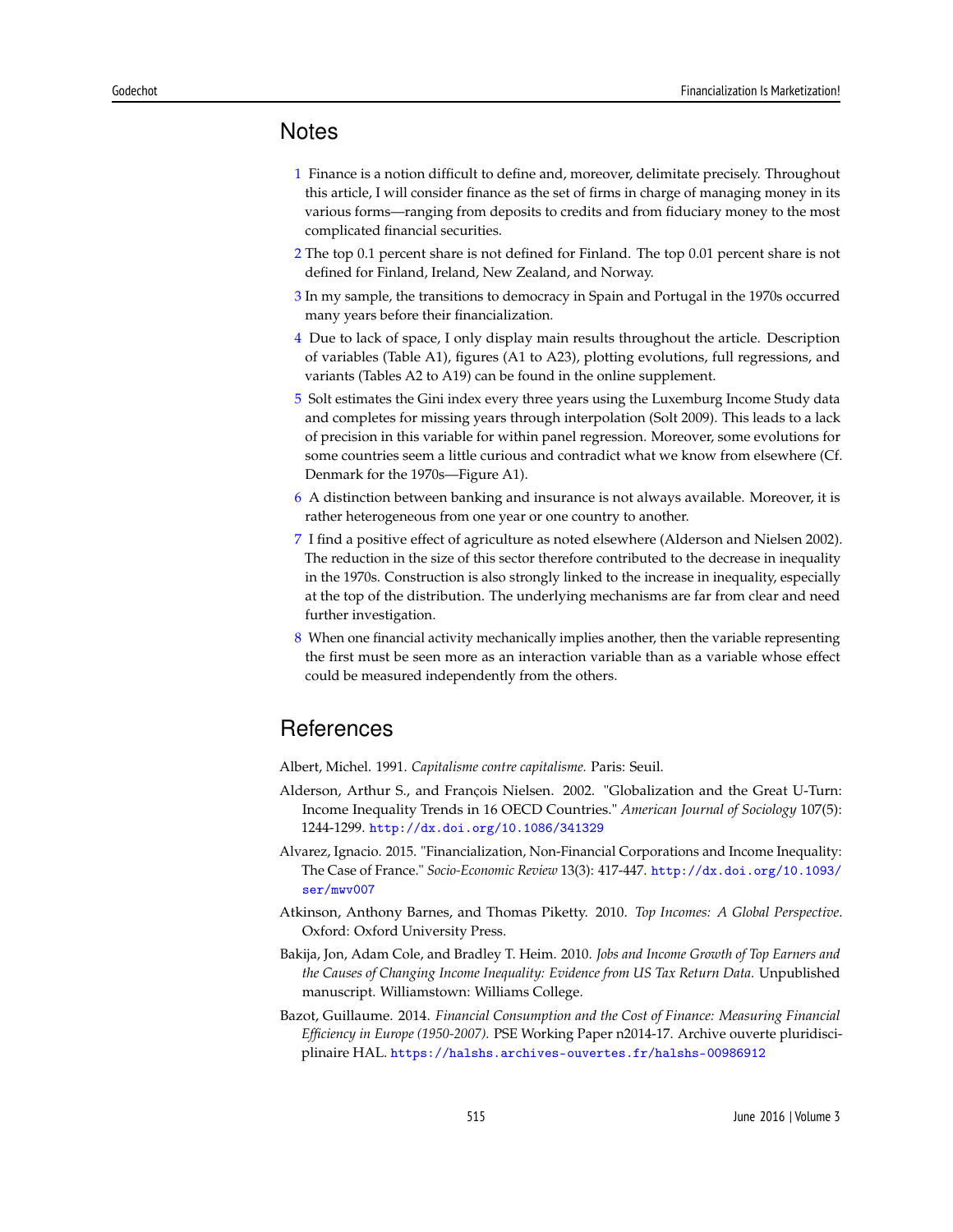- Beck, Nathaniel, and Jonathan N. Katz. 1995. "What to Do (and Not to Do) with Time-Series Cross-Section Data." *American Political Science Review* 89(3): 634-647. [http://dx.doi.](http://dx.doi.org/10.2307/2082979) [org/10.2307/2082979](http://dx.doi.org/10.2307/2082979)
- Beck, Nathaniel, and Jonathan N. Katz. 2011. "Modeling Dynamics in Time-Series-Cross-Section Political Economy Data." *Annual Review of Political Science* 14, 331-352. [http:](http://dx.doi.org/10.1146/annurev-polisci-071510-103222) [//dx.doi.org/10.1146/annurev-polisci-071510-103222](http://dx.doi.org/10.1146/annurev-polisci-071510-103222)
- Bell, Brian, and John Van Reenen. 2013. "Extreme Wage Inequality: Pay at the Very Top." *American Economic Review* 103(3): 153-157. <http://dx.doi.org/10.1257/aer.103.3.153>
- Bell, Brian, and John Van Reenen. 2014. "Bankers and Their Bonuses." *The Economic Journal* 124(574): F1-21. <http://dx.doi.org/10.1111/ecoj.12101>
- Boustanifar, Hamid, Everett Grant, and Ariell Reshef. 2014. *Wages and Human Capital in Finance: International Evidence, 1970-2007.* Working Paper, University of Virginia.
- Célérier, Claire, and Boris Vallée. 2015. *Returns to Talent and the Finance Wage Premium.* SSRN Scholarly Paper ID 2393110. SSRN Social Science Research Network. [http://papers.](http://papers.ssrn.com/abstract=2393110) [ssrn.com/abstract=2393110](http://papers.ssrn.com/abstract=2393110)
- Cohen, Daniel. 1997. *Richesse du monde, pauvretés des nations*. Paris: Flammarion.
- Crotty, James. 2005. "The Neoliberal Paradox: The Impact of Destructive Product Market Competition and "Modern" Financial Markets on Nonfinancial Corporation Performance in the Neoliberal Era." Pp. 77-110 in *Financialization and the World Economy,* edited by G. Epstein. Amherst, MA: PERI Publications.
- De Boef, Suzanna, and Luke Keele. 2008. "Taking Time Seriously." *American Journal of Political Science* 52(1): 184-200 <http://dx.doi.org/10.1111/j.1540-5907.2007.00307.x>
- Denk, Oliver. 2015. *Financial Sector Pay and Labour Income Inequality.* OECD Economics Department Working Papers No. 1225. Paris: OECD Publishing.
- Denk, Oliver, and Boris Cournède. 2015. *Finance and Income Inequality in OECD Countries.* OECD Economics Department Working Papers No. 1224. Paris: OECD Publishing.
- Dobbin, Frank, and Jiwook Jung. 2010. "The Misapplication of Mr. Michael Jensen: How Agency Theory Brought Down the Economy and Why It Might Again." Pp. 29-64 in *Markets on Trial: The Economic Sociology of the US Financial Crisis. Part B, edited by* M. Lounsbury and P. M. Hirsch. Bingley: Emerald. [http://dx.doi.org/10.1108/](http://dx.doi.org/10.1108/S0733-558X(2010)000030B006) [S0733-558X\(2010\)000030B006](http://dx.doi.org/10.1108/S0733-558X(2010)000030B006)
- Dünhaupt, Petra. 2014. *An Empirical Assessment of the Contribution of Financialization and Corporate Governance to the Rise in Income Inequality.* IPE Working Paper 41/2014. Berlin: Berlin School of Economics and Law, Institute for International Political Economy (IPE). [http://www.ipe-berlin.org/fileadmin/downloads/working\\_paper/ipe\\_](http://www.ipe-berlin.org/fileadmin/downloads/working_paper/ipe_working_paper_41.pdf) [working\\_paper\\_41.pdf](http://www.ipe-berlin.org/fileadmin/downloads/working_paper/ipe_working_paper_41.pdf)
- Epstein, Gerald A. 2005. *Financialization and the World Economy*. Amherst, MA: PERI Publications.
- Flaherty, Eoin. 2015. "Top Incomes under Finance-Driven Capitalism, 1990-2010: Power Resources and Regulatory Orders." *Socio-Economic Review* 13(3): 417-447. [http://dx.doi.](http://dx.doi.org/10.1093/ser/mwv011) [org/10.1093/ser/mwv011](http://dx.doi.org/10.1093/ser/mwv011)
- Fligstein, Neil. 2002. *The Architecture of Markets: An Economic Sociology of Twenty-First Century Capitalist Societies*. Princeton: Princeton University Press.
- Fligstein, Neil, and Adam Goldstein. 2010. "The Anatomy of the Mortgage Securitization Crisis." Pp. 29-70 in *Markets on Trial: The Economic Sociology of the US Financial Crisis*. *Part A*, edited by M. Lounsbury and P. M. Hirsch. Bingley: Emerald. [http://dx.doi.org/](http://dx.doi.org/10.1108/S0733-558X(2010)000030A006) [10.1108/S0733-558X\(2010\)000030A006](http://dx.doi.org/10.1108/S0733-558X(2010)000030A006)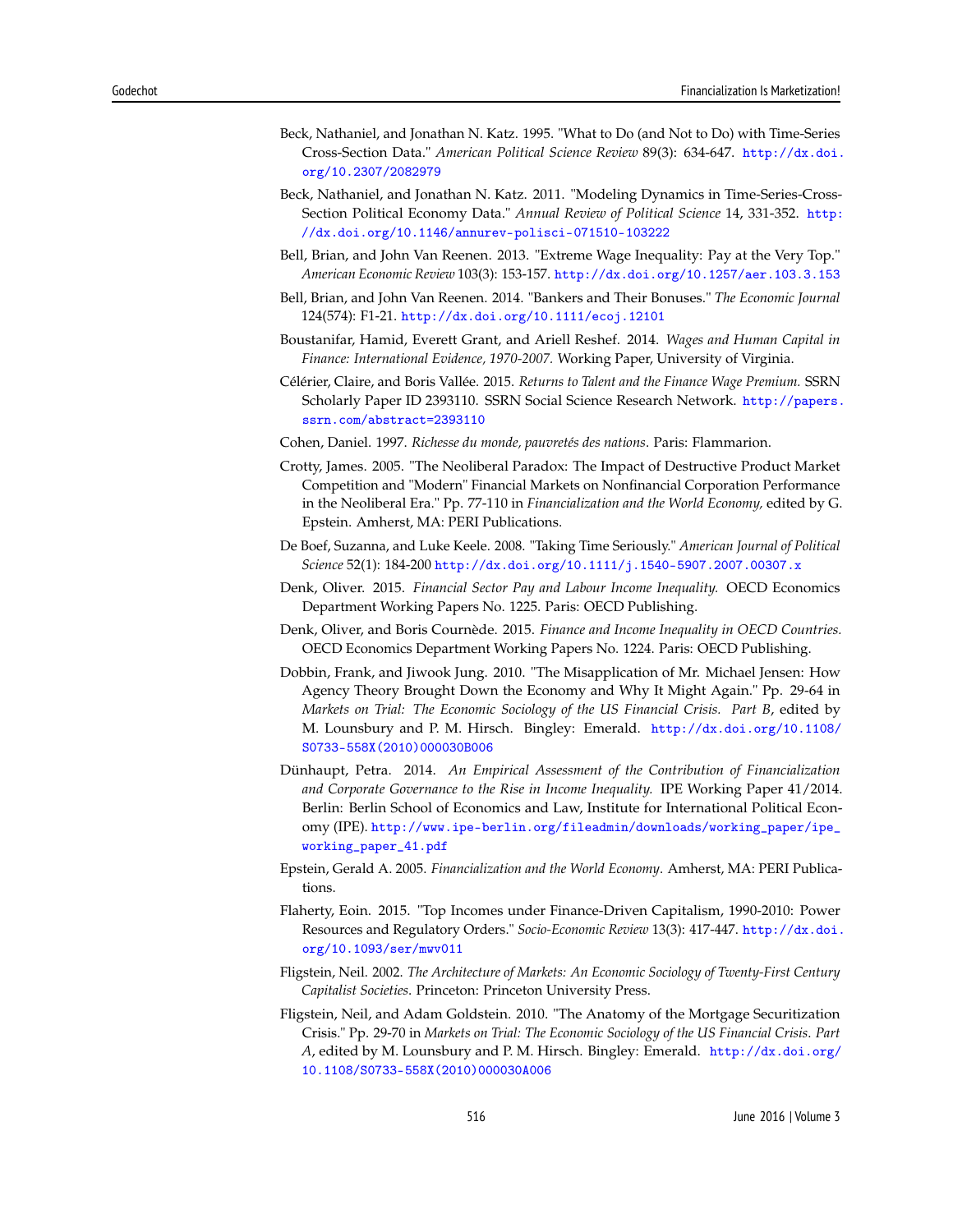- Fligstein, Neil, and Adam Goldstein. 2015. "The Emergence of a Finance Culture in American Households, 1989-2007." *Socio-Economic Review* 13 (3): 575-601. [http://dx.doi.org/10.](http://dx.doi.org/10.1093/ser/mwu035) [1093/ser/mwu035](http://dx.doi.org/10.1093/ser/mwu035)
- Froud, Julie, Colin Haslam, Sukhdev Johal, and Karel Williams. 2000. "Shareholder Value and Financialization: Consultancy Promises, Management Moves." *Economy and Society* 29(1): 80-110. <http://dx.doi.org/10.1080/030851400360578>
- Godechot, Olivier. 2008. " 'Hold-Up' in Finance: The Conditions of Possibility for High Bonuses in the Financial Industry." *Revue Française de Sociologie* 49(5): 95-123. [http:](http://dx.doi.org/10.3917/rfs.495.0095) [//dx.doi.org/10.3917/rfs.495.0095](http://dx.doi.org/10.3917/rfs.495.0095)
- Godechot, Olivier. 2011. "Le capital humain et les incitations sont-ils les deux mamelles des salaires dans la finance?" *Revue d'économie financière* 104(4): 145-164.
- Godechot, Olivier. 2012. "Is Finance Responsible for the Rise in Wage Inequality in France?" *Socio-Economic Review* 10(3): 447-470. <http://dx.doi.org/10.1093/ser/mws003>
- Godechot, Olivier. 2014. "Getting a Job in Finance: The Strength of Collaboration Ties." *European Journal of Sociology* 55(01): 25-56. <http://dx.doi.org/10.1017/S0003975614000022>
- Greenwood, Robin, and David Scharfstein. 2013. "The Growth of Modern Finance." *Journal of Economic Perspectives* 27(2): 3-28. <http://dx.doi.org/10.1257/jep.27.2.3>
- Hall, Peter A., and David Soskice. 2001. "An Introduction to Varieties of Capitalism." Pp. 1-69 in *Varieties of Capitalism: The Institutional Foundations of Comparative Advantage,* edited by P. A. Hall and D. Soskice. Oxford: Oxford University Press. [http://dx.doi.org/10.](http://dx.doi.org/10.1093/0199247757.003.0001) [1093/0199247757.003.0001](http://dx.doi.org/10.1093/0199247757.003.0001)
- Hecht, Jason. 2014. "Is Net Stock Issuance Relevant to Capital Formation? Comparing Heterodox Models of Firm-Level Capital Expenditures across the Advanced and Largest Developing Economies." *Cambridge Journal of Economics* 38(5): 1171-1206. [http://dx.doi.](http://dx.doi.org/10.1093/cje/bet070) [org/10.1093/cje/bet070](http://dx.doi.org/10.1093/cje/bet070)
- Heilbron, Johan, Jochem Verheul, and Sander Quak. 2014. "The Origins and Early Diffusion of "Shareholder Value" in the United States." *Theory and Society* 43(1): 1-22. [http://dx.](http://dx.doi.org/10.1007/s11186-013-9205-0) [doi.org/10.1007/s11186-013-9205-0](http://dx.doi.org/10.1007/s11186-013-9205-0)
- Ho, Karen. 2009. *Liquidated: An Ethnography of Wall Street*. Durham: Duke University Press. <http://dx.doi.org/10.1215/9780822391371>
- Jensen, Michael C., and William H. Meckling. 1976. "Theory of the Firm: Managerial Behavior, Agency Costs, and Ownership Structure." *Journal of Financial Economics* 3(4): 305-360. [http://dx.doi.org/10.1016/0304-405X\(76\)90026-X](http://dx.doi.org/10.1016/0304-405X(76)90026-X)
- Jensen, Michael C., and Kevin J. Murphy. 1990. "Performance Pay and Top-Management Incentives." *Journal of Political Economy* 98(2): 225-264. [http://dx.doi.org/10.1086/](http://dx.doi.org/10.1086/261677) [261677](http://dx.doi.org/10.1086/261677)
- Jordà, Òscar, Moritz Schularick, and Alan M. Taylor. 2014. *The Great Mortgaging: Housing Finance, Crises, and Business Cycles.* Working Paper 2014-23. San Francisco, CA: Federal Reserve Bank of San Francisco. [http://www.frbsf.org/economic-research/files/](http://www.frbsf.org/economic-research/files/wp2014-23.pdf) [wp2014-23.pdf](http://www.frbsf.org/economic-research/files/wp2014-23.pdf)
- Krippner, Greta R. 2005. "The Financialization of the American Economy." *Socio-Economic Review* 3(2): 173-208. <http://dx.doi.org/10.1093/SER/mwi008>
- Krippner, Greta R. 2011. *Capitalizing on Crisis*. Cambridge, MA: Harvard University Press.
- Kristal, Tali. 2010. "Good Times, Bad Times Postwar Labor's Share of National Income in Capitalist Democracies." *American Sociological Review* 75(5): 729-763. [http://dx.doi.](http://dx.doi.org/10.1177/0003122410382640) [org/10.1177/0003122410382640](http://dx.doi.org/10.1177/0003122410382640)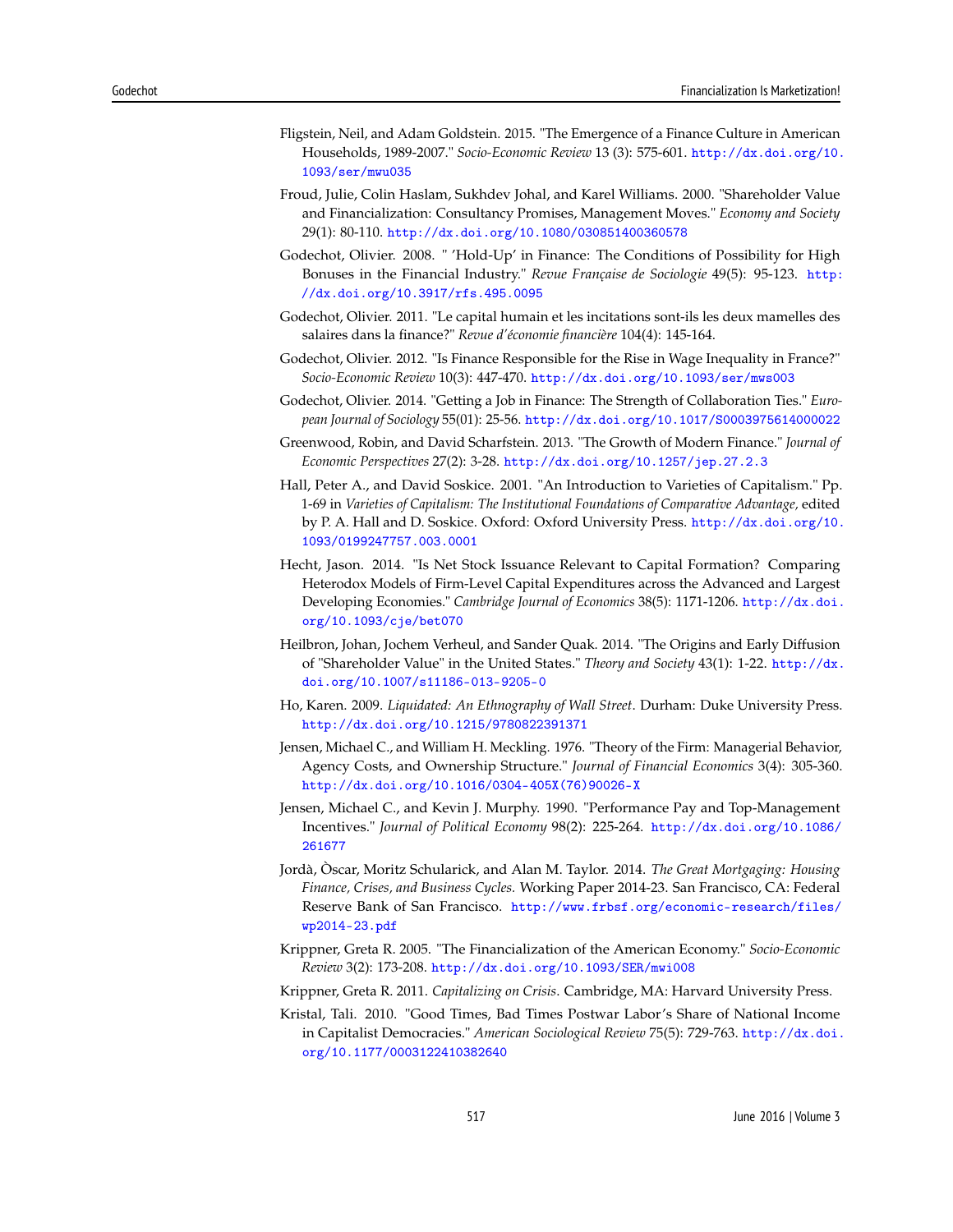- Kumhof, Michael, Romain Rancière, and Pablo Winant. 2015. "Inequality, Leverage, and Crises." *American Economic Review* 105(3): 1217-1245. [http://dx.doi.org/10.1257/aer.](http://dx.doi.org/10.1257/aer.20110683) [20110683](http://dx.doi.org/10.1257/aer.20110683)
- Kus, Basak. 2013. "Financialisation and Income Inequality in OECD Nations: 1995-2007." *Economic and Social Review* 43(4): 477-495.
- Lazonick, William, and Mary O'Sullivan. 2000. "Maximizing Shareholder Value: A New Ideology for Corporate Governance." *Economy and Society* 29(1): 13-35. [http://dx.doi.](http://dx.doi.org/10.1080/030851400360541) [org/10.1080/030851400360541](http://dx.doi.org/10.1080/030851400360541)
- Lin, Ken-Hou, and Donald Tomaskovic-Devey. 2013. "Financialization and US Income Inequality, 1970-2008." *American Journal of Sociology* 118(5): 1284-1329. [http://dx.doi.](http://dx.doi.org/10.1086/669499) [org/10.1086/669499](http://dx.doi.org/10.1086/669499)
- Lordon, Frédéric. 2000. "La création de valeur comme rhétorique et comme pratique: généalogie et sociologie de la valeur actionnariale." *L'année de la régulation* 4: 117-67.
- Martin, Randy. 2002. *Financialization of Everyday Life*. Philadelphia, PA: Temple University Press.
- Montagne, Sabine. 2006. *Les fonds de pension: entre protection sociale et spéculation financière*. Paris: Odile Jacob.
- Orhangazi, Özgür. 2008. "Financialisation and Capital Accumulation in the Non-Financial Corporate Sector: A Theoretical and Empirical Investigation on the US Economy, 1973- 2003." *Cambridge Journal of Economics* 32(6): 863-86. [http://dx.doi.org/10.1093/cje/](http://dx.doi.org/10.1093/cje/ben009) [ben009](http://dx.doi.org/10.1093/cje/ben009)
- Oyer, Paul. 2008. "The Making of an Investment Banker: Stock Market Shocks, Career Choice, and Lifetime Income." *Journal of Finance* 63(6): 2601-2628. [http://dx.doi.org/10.1111/](http://dx.doi.org/10.1111/j.1540-6261.2008.01409.x) [j.1540-6261.2008.01409.x](http://dx.doi.org/10.1111/j.1540-6261.2008.01409.x)
- Philippon, Thomas. 2014. "Efficiency and Benefit-Cost Analysis of the Financial System." *The Journal of Legal Studies* 43(S2): S107-S120. <http://dx.doi.org/10.1086/676685>
- Philippon, Thomas, and Ariell Reshef. 2012. "Wages and Human Capital in the US Finance Industry, 1909-2006." *Quarterly Journal of Economics* 127(4): 1551-1609. [http://dx.doi.](http://dx.doi.org/10.1093/qje/qjs030) [org/10.1093/qje/qjs030](http://dx.doi.org/10.1093/qje/qjs030)
- Philippon, Thomas, and Ariell Reshef. 2013. "An International Look at the Growth of Modern Finance." *Journal of Economic Perspectives* 27(2): 73-96. [http://dx.doi.org/10.1257/jep.](http://dx.doi.org/10.1257/jep.27.2.73) [27.2.73](http://dx.doi.org/10.1257/jep.27.2.73)
- Piketty, Thomas. 2014. *Capital in the Twenty-First Century*. Cambridge, MA: Harvard University Press. <http://dx.doi.org/10.4159/9780674369542>
- Piketty, Thomas, and Emmanuel Saez. 2003. Income Inequality in the United States, 1913-1998. *Quarterly Journal of Economics* 118(1): 1-41. [http://dx.doi.org/10.1162/](http://dx.doi.org/10.1162/00335530360535135) [00335530360535135](http://dx.doi.org/10.1162/00335530360535135)
- Poon, Martha. 2009. "From New Deal Institutions to Capital Markets: Commercial Consumer Risk Scores and the Making of Subprime Mortgage Finance." *Accounting, Organizations and Society* 34(5): 654-674. <http://dx.doi.org/10.1016/j.aos.2009.02.003>
- Saez, Emmanuel, and Gabriel Zucman. 2014. *Wealth Inequality in the United States since 1913: Evidence from Capitalized Income Tax Data.* NBER Working Paper No. 20625. Cambridge, MA: The National Bureau of Economic Research.
- Sassen, Saskia. 2001. *The Global City: New York, London, Tokyo*. Princeton, NJ: Princeton University Press. <http://dx.doi.org/10.1515/9781400847488>
- Solt, Frederick. 2009. "Standardizing the World Income Inequality Database." *Social Science Quarterly* 90(2): 231-242. <http://dx.doi.org/10.1111/j.1540-6237.2009.00614.x>